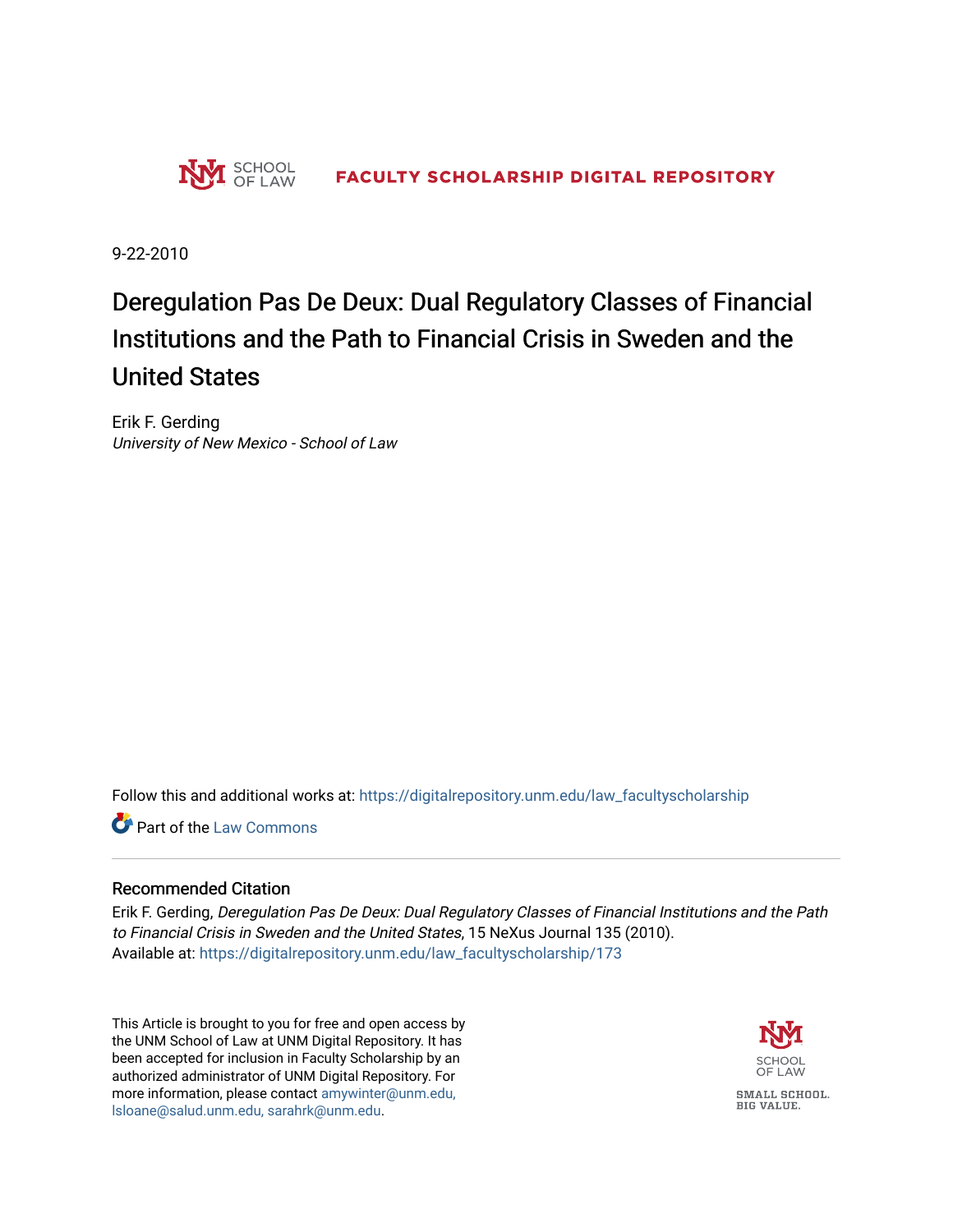$\overline{a}$ 

# DEREGULATION PAS DE DEUX: DUAL REGULATORY CLASSES OF FINANCIAL INSTITUTIONS AND THE PATH TO FINANCIAL CRISIS IN SWEDEN AND THE UNITED **STATES**

# Erik F. Gerding†

This article presents the following model of two regulatory classes of financial institutions interacting in financial and political markets to spur deregulation and riskier lending and investment, which in turn contributes to the severity of a financial crisis:

1) Regulation creates two categories of financial institutions. The first class faces greater restrictions in lending or investment activities but enjoys regulatory subsidies, such as an explicit or implicit government guarantee, while the second class is more loosely regulated and can make riskier loans or investments and earn additional profits.

2) These additional profits leads to calls for deregulation to enable the first class to participate in lucrative lending or investment markets.

3) Deregulation allows the first class of institution either to compete with the second class in formerly restricted markets or to invest in the second class, in either case, while retaining its regulatory subsidy.

4) Deregulation spurs additional lending in two ways:

i) *subsidy leakage*, which occurs when the first class can use subsidized funds to make riskier investments (including investments in the second class) without regulation compensating for moral hazard; and

ii) *displacement*, which occurs when subsidized competition pushes the second class into riskier market segments.

5) Additional lending increases leverage in the financial system and fuels a boom in an asset market.

6) Asset prices collapse and threaten the solvency of financial institutions.

This model explains financial deregulation in Sweden in the 1980s, which led to a 1990 bank crisis. The model also provides a framework for scholars to examine whether deregulation in the United States involving the following dual classes of institutions contributed to the current crisis:

<sup>†</sup> Associate Professor of Law, the University of New Mexico School of Law. The author wishes to thank the UNM Law Library faculty for research assistance. The author would also like to acknowledge his former student, Tim Turnbow, whose student paper on the Swedish government"s response to its financial crisis introduced him to the deregulation of the Swedish financial sector in the 1980s.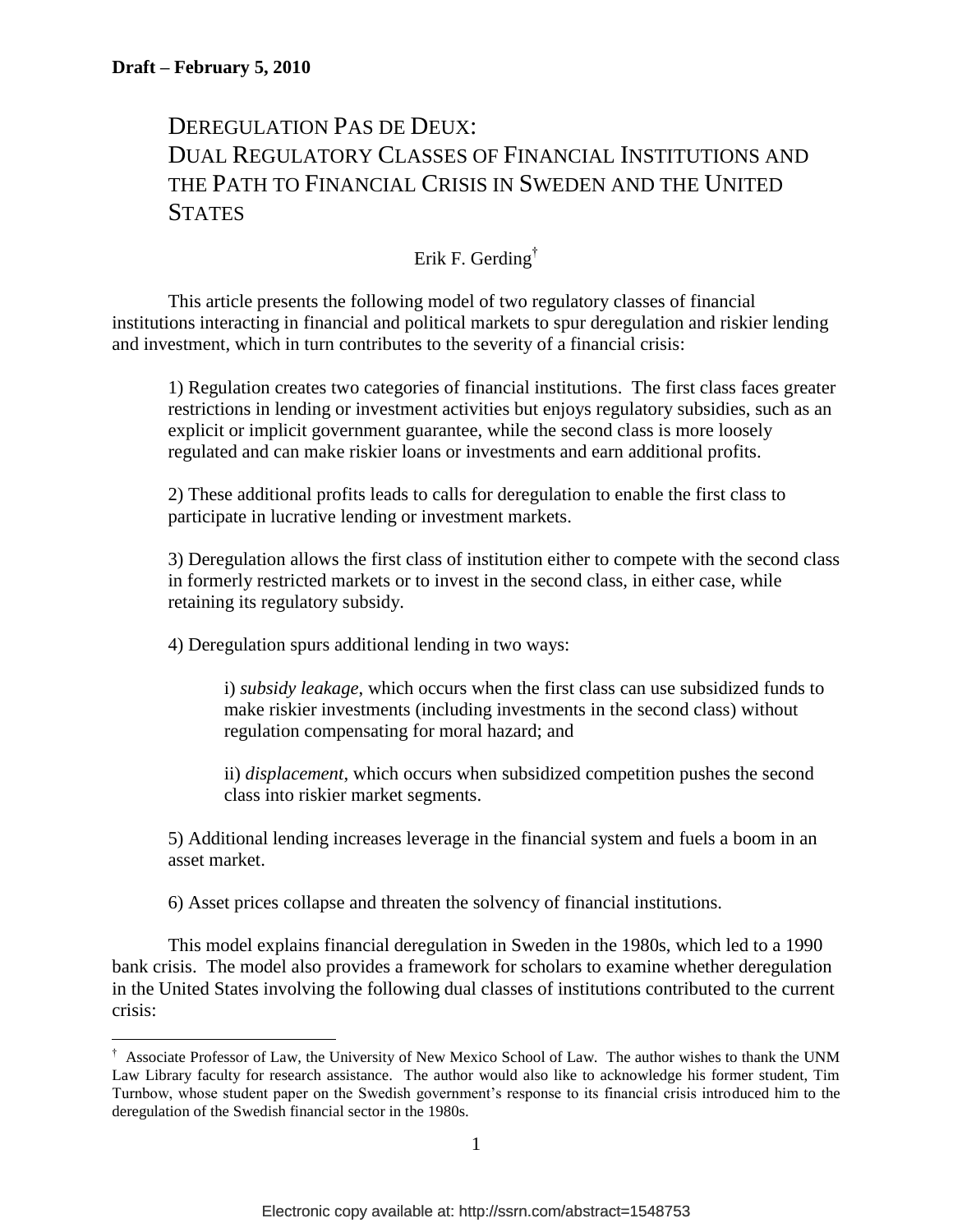- ¶ GSEs (Freddie Mac and Fannie Mae) and sponsors of "private label" mortgagebacked securities;
- ¶ Commercial and investment banks with respect to the Glass-Steagall repeal; and
- ¶ Banks and hedge funds with respect to OTC derivatives.

The model would support the premises of the proposed Volcker Rule, which would restrict investment activities of banks, but suggests that imposing those restrictions may not be sustainable in the long run.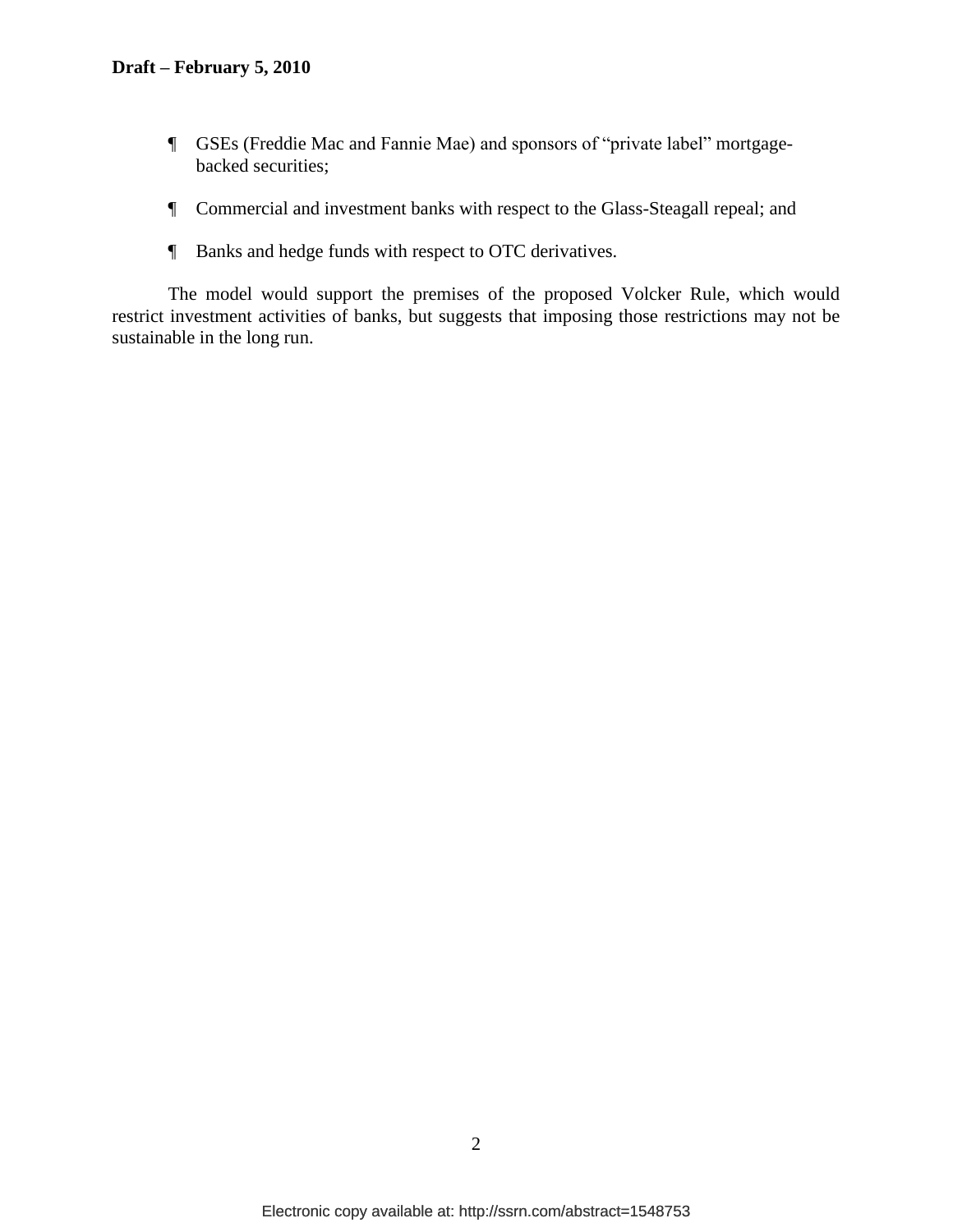#### <span id="page-3-0"></span>I. INTRODUCTION

Historians, economists, legal scholars and others have written much about the historical pattern of deregulation preceding financial crises. Some have suggested that deregulation may cause financial crises or contribute to their severity by leaving economies vulnerable when a financial crisis hits.<sup>1</sup> Still other scholars have laid the fault not on less regulation, but instead on the failure of existing and newly introduced regulations. 2 This article uses deregulation in a more ecumenical sense to mean regulatory changes that enabled increased lending and risktaking by financial institutions – including the rolling back of financial regulations, underenforcement of regulations, or even government intervention to push financial institutions to make more loans or take on more risk.<sup>3</sup>

This article examines one particular way in which deregulation of financial institutions may take shape and increase the risk and severity of a crisis. This article describes how dual regulatory classes of financial institutions may interact with one another in both the financial and political marketplaces to spur deregulation and then riskier lending by institutions, which in turn increases the probability and severity of a financial crisis. These interactions can be described by a model with the following elements:

- *1)* Financial regulation creates two categories of institutions:
	- *a)* The first class of institution faces greater restrictions in its lending or investment activities, but enjoys a higher degree of explicit or implicit backing from the government or other regulatory subsidies than the second class.
	- *b)* The second class is more loosely regulated and can take on more risk and earn additional profits by making certain categories of loans or investments.
- *2)* Profits by the second class leads to calls for deregulation to allow the first class to participate in lucrative lending or investment markets.
- *3)* Deregulation allows the first class of institution either:
	- *a)* To compete with the second class in formerly restricted markets, or
	- *b)* To lend to, or invest in, the second class,

- in either case, while the first class retains its regulatory subsidy.
- *4)* Deregulation spurs additional lending in two ways:
	- *a) subsidy leakage*, which describes when the first class can use subsidized funds to make riskier investments (including investments in the second class of institution)

 $1$  For just a small sample of the literature arguing that deregulation played a critical causal role in the current global credit crisis, *see* James Crotty, *Structural Causes of the Global Financial Crisis: a Critical Assessment of the "New Financial Architecture,"* 33 CAMBRIDGE J. ECON. 563 (2009); Patricia A. McCoy et al., *Systemic Risk through Securitization: The Result of Deregulation and Regulatory Failure*, 41 CONN. L. REV. 1327 (2009) (arguing that deregulation and failures of regulators to address asset-backed securities markets led to a housing bubble and widespread fraud); Brian J.M. Quinn, *The Failure of Private Ordering and the Financial Crisis of 2008*, 5 N.Y.U. J. L. & BUS. 549 (2009).

<sup>&</sup>lt;sup>2</sup> Other scholars assert that the crisis stemmed not from deregulation but from failed or flawed regulation. *E.g.* Charles W. Calomiris, *Another "Deregulation" Myth*, American Enterprise Institute On the Issues 2008-57 (Oct. 2009) *available at* [http://www.aei.org/docLib/20081029\\_5723624OTICalomiris\\_g.pdf](http://www.aei.org/docLib/20081029_5723624OTICalomiris_g.pdf) (last visited Jan. 10, 2010) (arguing that the Securities and Exchange Commission"s 2004 change to its net capital rule, widely blamed for contributing to the severity of the crisis, is an example of flawed new regulation rather than deregulation).<br><sup>3</sup> This definition is in keeping with the author's definition of deregulation in Erik F. Gerding, *The Next Ep* 

*Bubbles and the Growth and Decay of Securities Regulation*, 38 CONN. L. REV. 393, 404 (2006).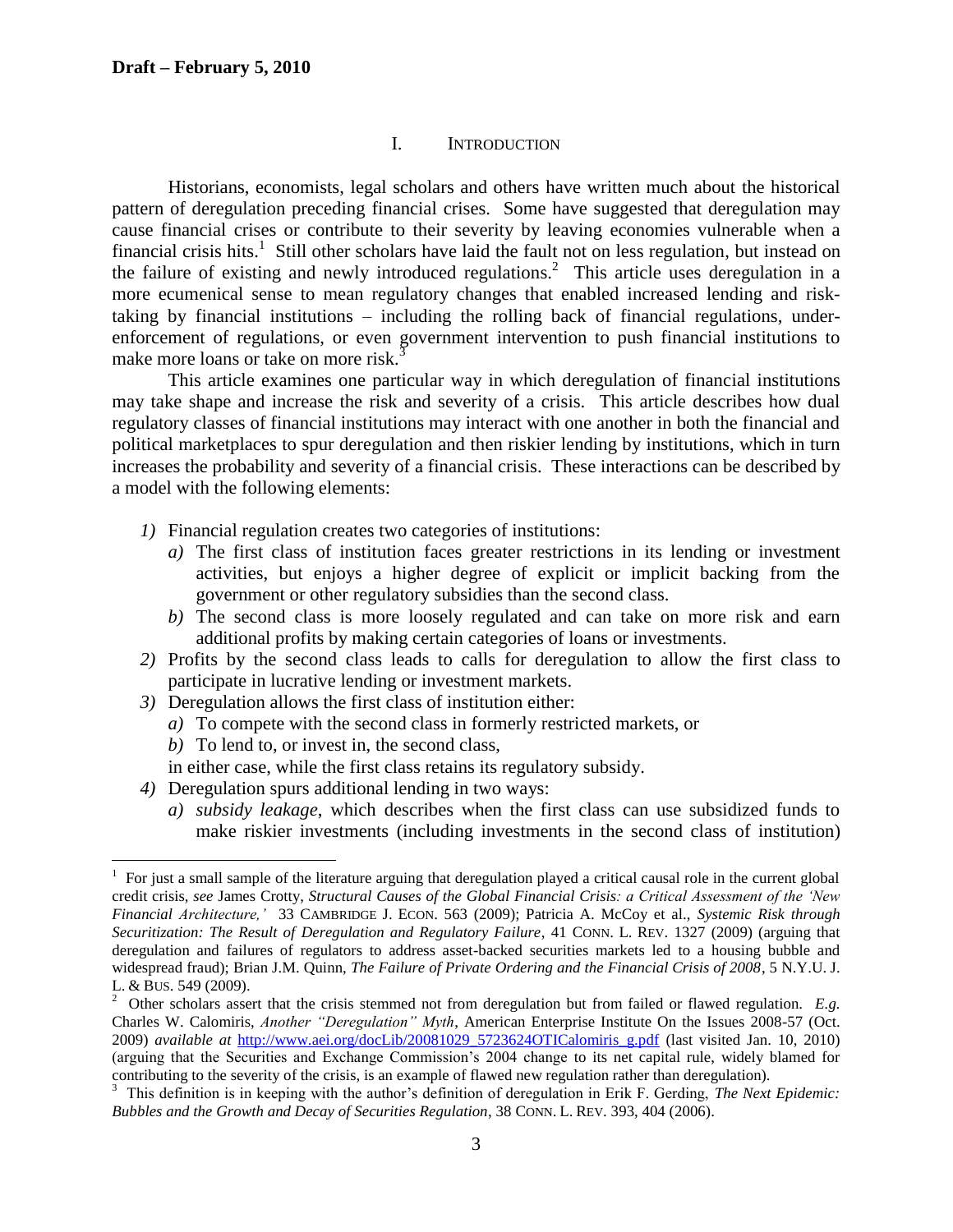<span id="page-4-0"></span>without regulation adequately compensating for the moral hazard of a government guarantee;<sup>4</sup> and

- b) *displacement*, a term this paper coins to describe when subsidized competition<sup>5</sup> pushes the second class into riskier market segments.
- *5)* Additional lending increases overall leverage in the financial system and fuels a boom in an asset market such as real estate or securities.
- *6)* Ultimately, asset prices collapse and threaten the solvency of financial institutions, starting with the class of institution that lacks explicit or implicit government backing.

<span id="page-4-1"></span>This model aptly describes the deregulation of the Swedish finance services sector in the 1980s, which led to a severe real estate crisis in that country in  $1990$ .<sup>6</sup> The Swedish government"s response to the ensuing crisis became the subject of intense study and debate in the United States in 2008, as U.S. policymakers searched for models for managing their own deepening financial crisis.<sup>7</sup> However, it is not only Sweden's policy response to its crisis that sheds light on the U.S. financial meltdown; Sweden's history of deregulation preceding its 1990 crisis and the model outlined above also may illuminate how deregulation contributed to the current financial crisis in the United States. The model outlined by this article – which might be labeled "deregulation pas de deux" – provides a framework for analyzing the extent to which several examples of deregulation of financial institutions in the United States contributed to the severity of the current financial crisis. The model can be used for needed empirical study of the extent to which deregulation affecting the following dual classes of financial institutions contributed to the severity of the current credit crisis in the United States:

- ¶ The government sponsored entities (GSEs) Freddie Mac and Fannie Mae on the one hand, and sponsors of "private label" mortgage-backed securities on the other;<sup>8</sup>
- ¶ Commercial and investment banks with respect to the repeal of the Glass-Steagall Act that separated those two classes of financial institutions;  $\hat{9}$  and
- **F** Banks and hedge funds with respect to over-the-counter (OTC) derivatives.<sup>10</sup>

More particularly, the model allows scholars to focus on two questions for future econometric research. First, to what extent did the deregulation of GSE investments, the repeal of Glass-Steagall prohibitions on commercial banks activities, and regulatory actions that allowed banks to invest in OTC derivatives result in either market displacement of less regulated

 4 John R. Walter, *Can a Safety Net Subsidy Be Contained?*, 84 FED. RES. BANK RICHMOND 1, 11 (1998).

<sup>&</sup>lt;sup>5</sup> *Id.* John Walter describes how a subsidy could lead to growth of banks at the expense of unsubsidized competitors, but does not describe how the competition could force those competitors into riskier segments. *Id.* 6 *See* Part II *infra*.

<sup>7</sup> Carter Dougherty, *Stopping a Financial Crisis, the Swedish Way*, N.Y. TIMES, Sept. 23, 2008, at C9; James K. Jackson, The U.S. Financial Crisis: Lessons from Sweden, Congressional Research Service Report for Congress, Sept. 29, 2008 *available at* <http://fpc.state.gov/documents/organization/110770.pdf> (last visited September 10, 2009).

<sup>8</sup> The GSEs and private label securitization are described in Part IV.a *infra.*

<sup>&</sup>lt;sup>9</sup> The Glass-Steagall Act was formally known as the Banking Act of 1933, 48 Stat. 162 (1933). It was repealed in 1999 by the Gramm Leach Bliley Act, formally known as the Financial Services Modernization Act of 1999, [Pub.L.](http://www.gpo.gov/fdsys/pkg/PLAW-106publ102/content-detail.html)  [106-102,](http://www.gpo.gov/fdsys/pkg/PLAW-106publ102/content-detail.html) 113 [Stat.](http://en.wikipedia.org/wiki/United_States_Statutes_at_Large) 1338, enacted November 12, 1999. The Glass-Steagall Act and its repeal are analyzed in Part IV.b. *infra*.

 $10$  Regulation and the relationship between banks and hedge funds in OTC derivatives are discussed in Part IV.c. *infra*.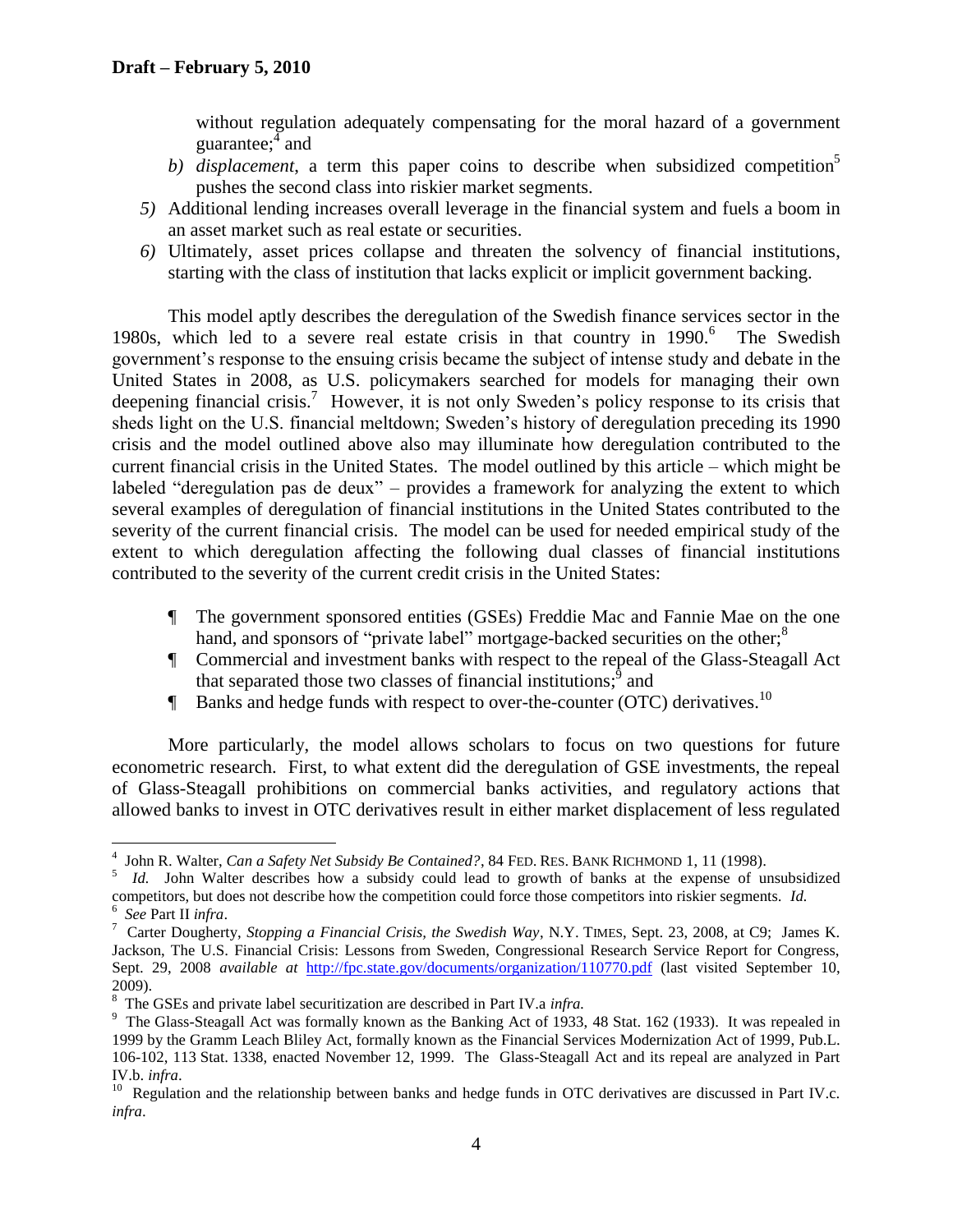(and less-subsidized) financial institutions or subsidy leakage? Second, to what extent did any resultant market displacement or subsidy leakage increase riskier investments by financial institutions, fuel the increase of housing and asset-backed securities prices that ultimately crashed, and increase the leverage and thus the vulnerability of financial institutions to a market crash?

The pas de deux model argues for a reexamination of studies (which are discussed in Part IV.b.) conducted just before the repeal of the Glass-Steagall Act that examined whether the repeal would result in deposit insurance subsidizing riskier bank investments that were off-limits under that Depression era statute.<sup>11</sup> The pas de deux model can thus frame the empirical research needed to evaluate current financial reform proposals, particularly the so-called "Volcker Rule," a still vague Obama Administration proposal first announced in January 2010 that would restrict proprietary trading by bank holding companies. 12 The Volcker Rule appears to be premised in large measure on the argument that subsidy leakage contributed to the current financial crisis; in other words, banks allegedly used funds subsidized with a Federal Deposit Insurance Corporation guarantee to make investments in asset-backed securities and hedge funds. $^{13}$ 

 Beyond immediate policy debates, the pas de deux model reveals two more general risks. First, the model highlights the inherent legal, political, and economic instability of creating separate dual classes of financial institutions. A sharp legal division between classes of institutions will be subject to political and economic pressure, as less regulated institutions earn higher profits and capture more market share. This creates incentives for the more regulated class both to develop legal "work-arounds" to sidestep regulatory restrictions on their lending and investment and to push for deregulation to enable them to compete.<sup>14</sup> Second, the model – and particularly the risk of displacement and subsidy leakage argues that when deregulation of a

 11 *See infra* notes [105-](#page-18-0)[114](#page-19-0) and accompanying text.

<sup>&</sup>lt;sup>12</sup> President Barack Obama, Remarks on Additional Reforms to the Financial System (Jan. 21, 2010) *available at* <http://www.whitehouse.gov/the-press-office/remarks-president-financial-reform> (last visited Jan. 23, 2010)[hereinafter "President Obama Remarks"]; *Prohibiting Certain High-Risk Investment Activities by Banks and Bank Holding Companies: Hearing Before the Senate Comm. on Banking, Housing & Urban Affairs*, 111th Cong. \_\_ (Feb. 2, 2010)(statement of Paul Volcker, Former Chairman of the Federal Reserve Board) *available at* [http://banking.senate.gov/public/index.cfm?FuseAction=Hearings.Testimony&Hearing\\_ID=54b42cc0-7ecd-4c0d-](http://banking.senate.gov/public/index.cfm?FuseAction=Hearings.Testimony&Hearing_ID=54b42cc0-7ecd-4c0d-88c0-65f7d2002061&Witness_ID=091f5a89-dec4-4905-9fa1-678bfbec823a)[88c0-65f7d2002061&Witness\\_ID=091f5a89-dec4-4905-9fa1-678bfbec823a](http://banking.senate.gov/public/index.cfm?FuseAction=Hearings.Testimony&Hearing_ID=54b42cc0-7ecd-4c0d-88c0-65f7d2002061&Witness_ID=091f5a89-dec4-4905-9fa1-678bfbec823a) (last visited Feb. 4, 2010) [hereinafter

<sup>&</sup>quot;Volcker Testimony"]. *See also* Jackie Calmes & Louis Uchitelle, *Obama to Propose Limits on Risks Taken by Banks*, N.Y. TIMES, Jan. 20, 2010 at A1.

<sup>&</sup>lt;sup>13</sup> See President Obama Remarks, *supra* note [12](#page-4-0) ("These are rules that allowed firms to act contrary to the interests of customers, to conceal their exposure to debt through complex financial dealings, to benefit from taxpayer-insured deposits while making speculative investments…"); Volcker Testimony, *supra* note [12.](#page-4-0) Former Federal Reserve Chairman Volcker, now an advisor to the Obama Administration, explained that part of the rationale for the proposed restrictions on bank proprietary trading was to prevent government subsidies from supporting risky speculation:

The basic point is that there has been, and remains, a strong public interest in providing a "safety net" –in particular, deposit insurance and the provision of liquidity in emergencies – for commercial banks carrying out essential services. There is not, however, a similar rationale for public funds - taxpayer funds protecting and supporting essentially proprietary and speculative activities. Hedge funds, private equity funds, and trading activities unrelated to customer needs and continuing banking relationships should stand on their own, without the subsidies implied by public support for depository institutions.

*Id.*

<sup>&</sup>lt;sup>14</sup> Developing regulatory "work-arounds" for clients represents an essential role of transactional and regulatory attorneys, whom Professor Ronald Gilson has famously called "transaction cost engineers." *See* Ronald J. Gilson, *Value Creation by Business Lawyers: Legal Skills and Asset Pricing*, 94 YALE L J. 239 (1984).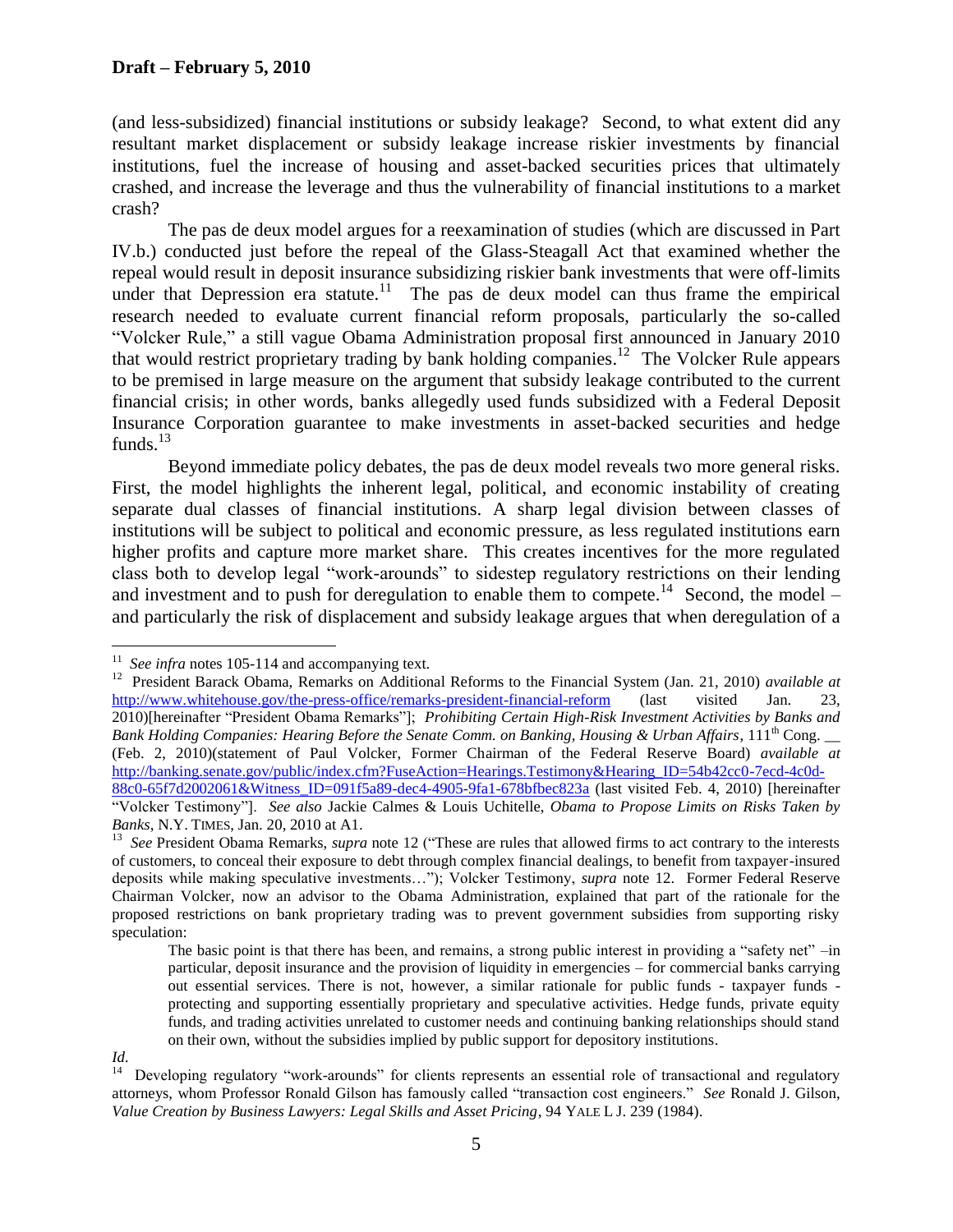$\overline{a}$ 

subsidized class of financial institution occurs, regulators must either remove the subsidy or actively and continuously adjust prudential regulation of that deregulated class to counteract the potential for abuse of that subsidy. Otherwise, deregulation might allow the deregulated but still subsidized class of institutions to compete unfairly with an unsubsidized second class and drive that second class into riskier market segments. Alternatively, deregulation might allow the deregulated but still subsidized class to use its government subsidy to place bets using taxpayer funds.

This article proceeds as follows: Part II elaborates on the deregulation pas de deux model. Part III outlines how the deregulation of financial institutions in Sweden in the 1980s fits this model. Part IV examines whether this model can explain the interaction and deregulation of several classes of regulated entities in the United States in the 1990s and 2000s. Part V concludes and sketches policy implications of the pas de deux model, including for the Volcker Rule.

### <span id="page-6-0"></span>II. THE MODEL

This Part elaborates on the nuances and some variations in the six elements of the pas de deux model of deregulation outlined in the introduction:

1) *Two categories of financial institutions:* The model assumes a regulatory regime that has two categories of financial institutions. The first category of institution is more tightly regulated and faces restrictions on its business activities, including on the types of loans or other investments it can make. These restrictions might take various forms, including:

- ¶ regulations that limit financial institutions to particular lines of business to shield them from excessive losses and to allow regulators to assess better the risks that the institutions face; $15$
- ¶ restrictions on the types of investments that financial institutions may make, including, for example, restrictions on investments in real estate<sup>16</sup> and riskier classes of securities, such as equity;  $17$
- $\blacksquare$  prudential restrictions on the number of loans to certain types of borrowers;<sup>18</sup> and
- $\int$  caps on interest rates that banks may charge their borrowers<sup>19</sup> or offer to their depositors. $20$

<sup>&</sup>lt;sup>15</sup> For example, U.S. federal banking law circumscribes the non-banking commercial business in which banks may engage or own. *See e.g.*, 12 U.S.C. § 24 (2008) (enumerating powers of national banks).

<sup>&</sup>lt;sup>16</sup> E.g., 12 U.S.C. § 29 (2008) (restricting ability of national banks to invest in real estate).<br><sup>17</sup> E.g., 12 U.S.C. § 24 (2008) (specifying categories of securities investments which national banks are permitted to make).

<sup>&</sup>lt;sup>18</sup> For example, U.S. federal banking laws limit the loans that banks may have outstanding to one borrower. 12 U.S.C. §§ 84, 1464(u) (2008); 12 C.F.R. § 32.1(b) (2008). Another set of laws restrict a bank"s loans to other depositary institutions to prevent the collapse of one institution from threatening others. 12 U.S.C. § 371b-2 (2008); 12 C.F.R. § 206 (2008).

<sup>&</sup>lt;sup>19</sup> For a description of how federal law in the United States has cut back on state usury laws, *see* Michael S. Barr, *Banking the Poor*, 21 YALE J. REG. 121, 148 (2004); Christopher L. Peterson, *Federalism and Predatory Lending: Unmasking the Deregulatory Agenda*, 78 TEMP. L. REV. 1, 35-37 (2005); Elizabeth R. Schlitz, *The Amazing, Elastic, Ever-Expanding Exportation Doctrine and its Effect on Predatory Lending Regulation*, 88 MINN. L. REV. 518 (2004).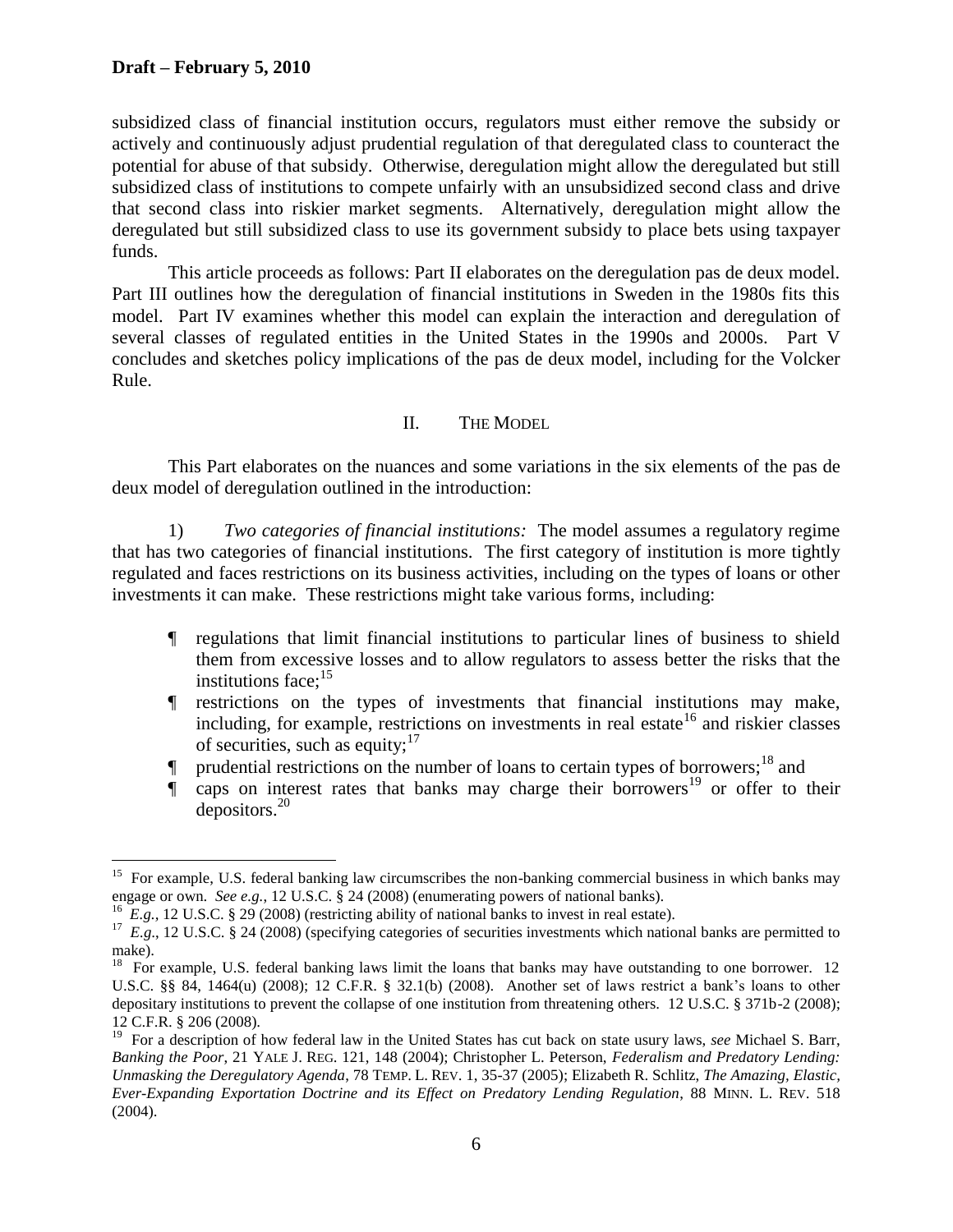In return for being subject to these regulatory restrictions, this first class of institution enjoys certain regulatory subsidies. This subsidy may take the form of a government guarantee that may be explicit (for example, deposit insurance<sup>21</sup>) or implicit (for example, a widely held perception in the marketplace that a government would back the debts of this type of institution should it become insolvent). One variant on this implicit guarantee is the "too-big-to-fail" (or "too-interconnected-to-fail") financial institution; scholars have argued that many investors believe that the government would have to assume the obligations of large, "systemically significant" financial institutions – even absent an explicit guarantee – because the insolvency of those institutions might trigger severe cascading losses in financial markets.<sup>22</sup> Regulatory subsidies may take still other forms such as tax breaks or exemptions from other fields of regulation, such as securities regulation. Institutions in the second regulatory category do not enjoy these subsidies (or at least not to the same extent as the first category), but are also not subject to the same restrictions on lending, investment, or business operations.

The tradeoff in this dual regulatory scheme has a certain economic logic. If the government grants a regulatory subsidy – particularly a guarantee – to a class of institution it wants to limit risk-taking to mitigate moral hazard.<sup>23</sup> This division may also offer creditors of (including depositors) and investors in financial institutions a choice between lower risk (the first class) and higher reward (the second class). The restrictions on the first class of institution not only limit excessive risk-taking, but prevent that class of institution from using its regulatory subsidy to gain a competitive advantage over the second class (a topic discussed in more detail in Part II, Section 5 below).

*2) Pressure to deregulate of the first class of institution:* The second class of institution earn higher profits on the activities that are foreclosed to the first category. This success may occur because higher risk produces higher reward or, more particularly, because a specific loan or investment market begins to heat up. The less regulated second class may win market share as investors or borrowers flock to the market segment closed to the more regulated class of financial institution.These profits of the second class create pressure to relax the restrictions on the first category to allow those institutions to participate in that restricted, but

<sup>&</sup>lt;sup>20</sup> For example, the Federal Reserve Board"s now defunct Regulation Q imposed caps on the interest rates depository institutions could offer to depositors. 12 CFR Pt. 217 (1979). The Depositary Institutions Deregulation and Monetary Control Act of 1980 required the phased elimination of Regulation Q. Pub. L. No. 96-221, 94 Stat. 132 (codified as amended in scattered sections of 12 U.S.C.) *See* R. Alton Gilbert, *Requiem for Regulation Q: What It Did and Why It Passed Away*, FED. RES. BANK ST. LOUIS REV. 22 (Feb. 1986).

<sup>21</sup> *See* Steven L. Schwarcz, *Systemic Risk*, 97 GEO L.J. 193, 210 (2008) (describing deposit insurance as a tool to

mitigate systemic risk). 22 For an earlier article analyzing "too-big-to-fail" financial institutions, *see* Arthur E. Wilmarth, Jr., *Too Big to Fail, Too Few to Serve? The Potential Risks of Nationwide Banks*, 77 IOWA L. REV. 957 (1992). *See also* Walter, *supra* note [4,](#page-3-0) at 7-8. A more recent variant of the "too-big-to-fail" concern is the "too-interconnected-to fail" financial institution. Under this theory, a government may not allow some financial institutions to fail for fear of the repercussions to their financial institution counterparties. *See* Onnig H. Dombalagian *Requiem for the Bulge Bracket?: Revisiting Investment Bank Regulation,* 85 IND. L. J. \_\_ (forthcoming 2010).

<span id="page-7-0"></span><sup>&</sup>lt;sup>23</sup> Moral hazard refers to the perverse incentives for insured parties to take on excessive risk. For an analysis of how deposit insurance may contribute to moral hazard, *see* Patricia A. McCoy, *The Moral Hazard Implications of Deposit Insurance: Theory and Evidence*, *in* INTERNATIONAL MONETARY FUND, CURRENT DEVELOPMENTS IN MONETARY AND FINANCIAL LAW, VOLUME 5 \_\_ (2008) *available at*  <http://www.imf.org/External/NP/seminars/eng/2006/mfl/pam.pdf> (last visited Jan. 30, 2010).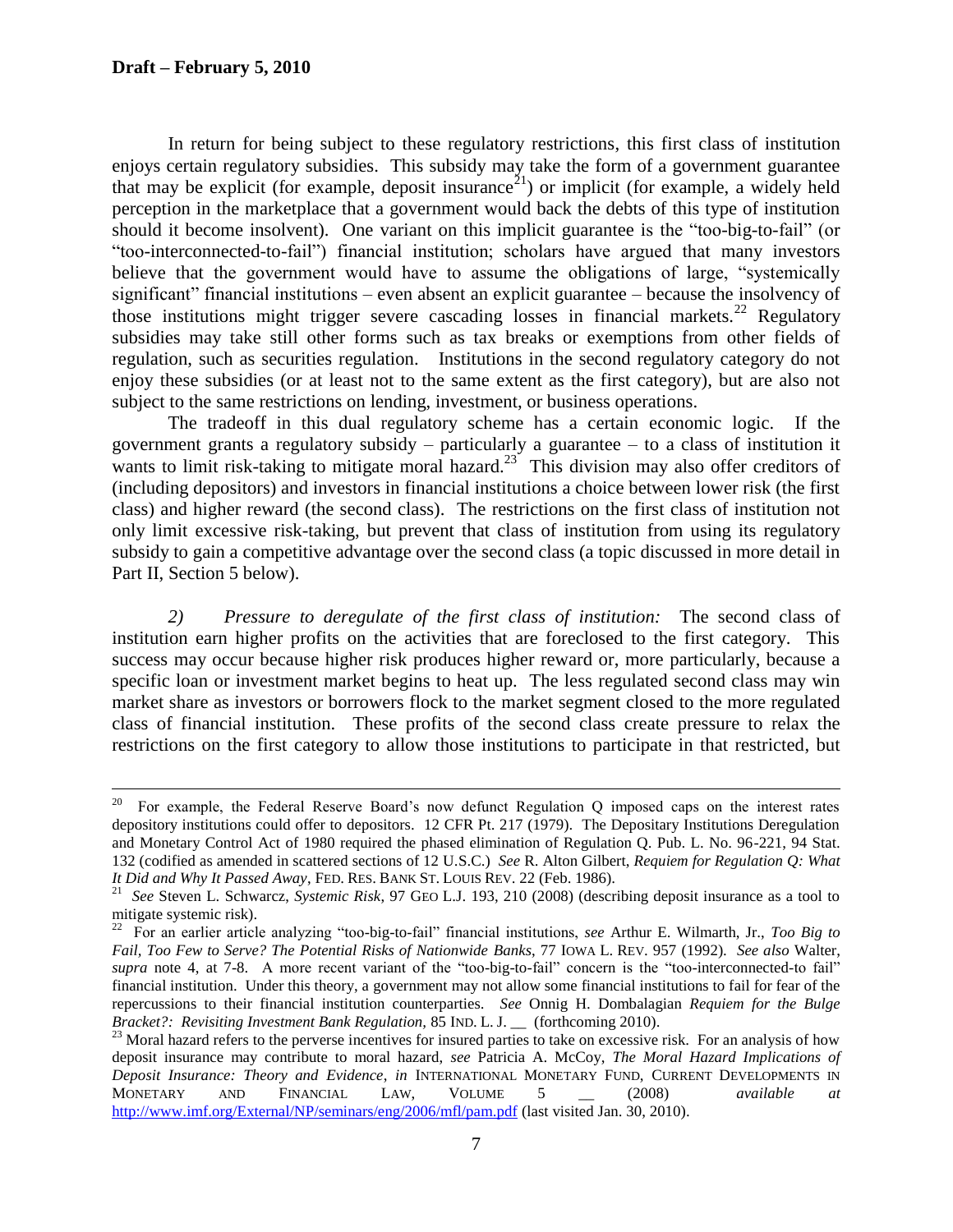$\overline{a}$ 

lucrative market. This push for deregulation can come from various sources. These sources might include:

- ¶ the institutions in the first category or their investors (both of which groups are motivated by the prospect of increased profits);
- ¶ politicians interested in the subsidized entities becoming more competitive or less dependent on the government subsidy;
- ¶ regulators looking to minimize regulatory arbitrage caused by dual classes of entities; and
- ¶ groups pursuing other social objectives, such as increasing the availability of credit to consumers and businesses.

Arguments for deregulation may include rhetoric in favor of "leveling the playing field" for the more heavily regulated institution.

*3) Deregulation takes shape but the subsidy remains:* The political pressure to deregulate culminates in loosening the restrictions on the first class of institution in one or two ways:

*Direct competition:* deregulation may allow the first class of institution to compete directly with the second class of institution in previously restricted (or even off-limits) lending or investment markets.

*Symbiotic lending or investment:* alternatively, deregulation may allow the first class to extend credit to or invest in the second class. This allows the first class to increase its indirect participation in those lucrative, riskier lending or investment markets.

These two forms of deregulation are not mutually exclusive; policymakers may implement both simultaneously or sequentially. Regardless of the form of deregulation, after it occurs, the first class still retains much of its government subsidy.

*4) Two consequences of deregulation:* Regulators often fail to ensure that other appropriate prudential regulatory safeguards are in place, including adequate supervision of the newly deregulated class and enforcement of existing regulations. Deregulation combined with a government subsidy may result in one of the following two possible perverse outcomes:

*a) Subsidy leakage*: Without adequate safeguards, the deregulated financial institutions may take on excessive risk due to subsidized government funds or the moral hazard of a government guarantee. This risk-taking comes in the forms of new loans or investments that were previously off-limits. The government subsidy of a deregulated firm"s core activities – such as bank lending from depositor funds – begins to leak to the new investment activities of the institution.<sup>24</sup> This leakage may be *intrafirm* – if the

<sup>&</sup>lt;sup>24</sup> Walter, *supra* note [4,](#page-3-0) at 11. Arthur Wilmarth argued in 2002 that banks that were "too-big-to-fail" could transfer this implicit subsidy to ("cross-subsidize") non-bank affiliates. Arthur E. Wilmarth, Jr., *The Transformation of the U.S. Financial Services Industry, 1975-2000: Competition, Consolidation, and Increased Risk*, 2002 U. ILL. L. REV. 215, 446-449.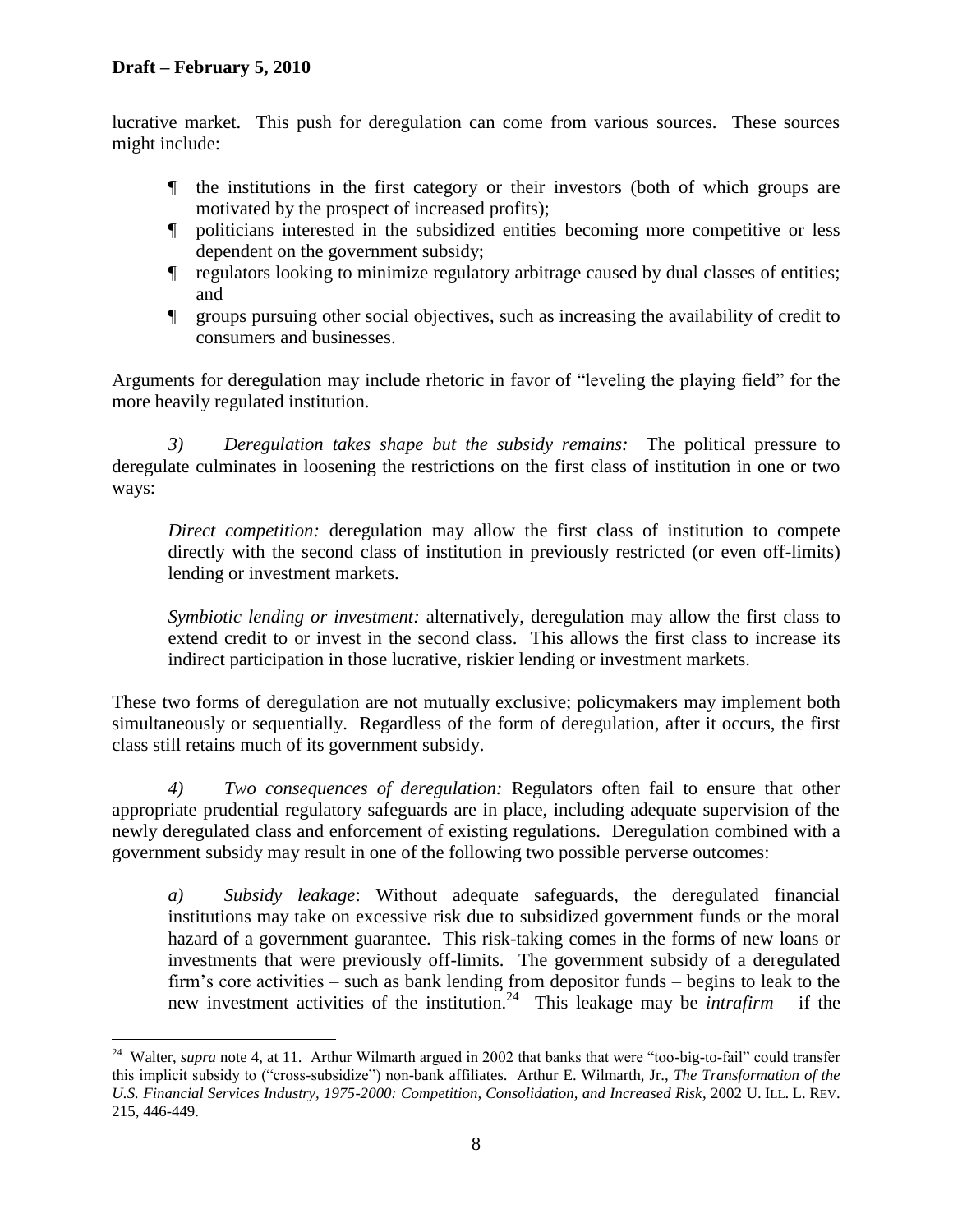institution uses funds from a subsidized affiliate to fund investment operations of a less regulated affiliate<sup>25</sup> – or *interfirm* – if the institution uses subsidized funds to invest in an unaffiliated entity (such as a financial institution in the second, less regulated class). The new investment activities thus shifts greater risk to a government guarantee originally intended to provide more limited protection (for example, protecting bank depositors) against more traditional risks (for example, bank runs) with taxpayers bearing greater  $\arcsin \frac{26}{15}$ 

<span id="page-9-0"></span>*b) Displacement:* if deregulation allows the first class to compete with the second class, the unsubsidized second class may face a competitive disadvantage.<sup>27</sup> The government subsidy may afford the first class a lower cost of capital. $^{28}$  For example, deposit insurance or an implicit government guarantee allows the first class of institution to raise capital more cheaply. If deregulation allows the first class to form a new business unit to compete with the second class in a new market, this lower cost of capital may enable institutions in the first class to cross-subsidize that business unit. This competitive advantage enjoyed by the first class of institution enables those institutions to gain market share and pushes the unsubsidized second class of entities into riskier market segments. For example, the second class of institution newly forced to compete in a loan market with the first class may lower underwriting standards and extend loans to less creditworthy borrowers.

<span id="page-9-3"></span><span id="page-9-2"></span><span id="page-9-1"></span>*5) Increased Lending and Leverage Fuels Market Boom:* Either displacement or symbiotic lending increases the overall level of lending in the economy. Higher asset prices may in turn generate various feedback loops. For example, higher prices may encourage further risky lending, mask inadequate underwriting standards, and lull regulators, creditors, and investors into a false sense of security.<sup>29</sup> Alternatively, Professor John Geanakoplos has recently outlined how a feedback loop may develop through what he labels the leverage cycle. This cycle may be summarized as follows: when firms investing in an asset market increase their leverage, more money flows into asset markets causing prices to rise. Rising prices increase the value of the collateral that leveraged firms have posted. Higher-valued collateral frees up the firms to invest additional capital, causing asset prices and the value of collateral to rise even further. A feedback loop develops.<sup>30</sup>

<sup>&</sup>lt;sup>25</sup> Intrafirm subsidies may take the form of intracompany loans, or asset purchases, dividends, or equity investments in direct subsidiaries. *Id.* at 11-13.

<sup>26</sup> *See id*. at 11.

<sup>27</sup> *Id.* at 11.

<sup>28</sup> *Id.* at 10.

<sup>&</sup>lt;sup>29</sup> This is what some scholars argue happened in Sweden after deregulation of banks in the 1980s. *See infra* notes [69](#page-12-0)[-72](#page-12-1) and accompanying text. Higher asset prices may also reinforce lending when some borrowers can only repay some types of loans – most recently subprime borrowers and adjustable-rate-mortgages ("ARMs") – by refinancing, which, in turn, can only occur if asset prices appreciate. Stephen G. Ryan, *Accounting in and for the Subprime Crisis*, 83 ACCOUNTING REV. 1605, (2008)(analyzing the "binary" nature of ARMs as only functioning when housing prices rise).

<sup>&</sup>lt;sup>30</sup> However, when asset prices drop, the value of collateral also drops and leveraged firms can be required by their creditors either to post more collateral or to reduce their leveraged positions. Firms must sell assets to meet margin calls, which causes asset prices to plummet further. This creates a vicious deleveraging feedback loop. *See e.g.*, Ana Fostel & John Geanakoplos, *Leverage Cycles and the Anxious Economy*, 98 AM. ECON. REV. 1211 (2008); John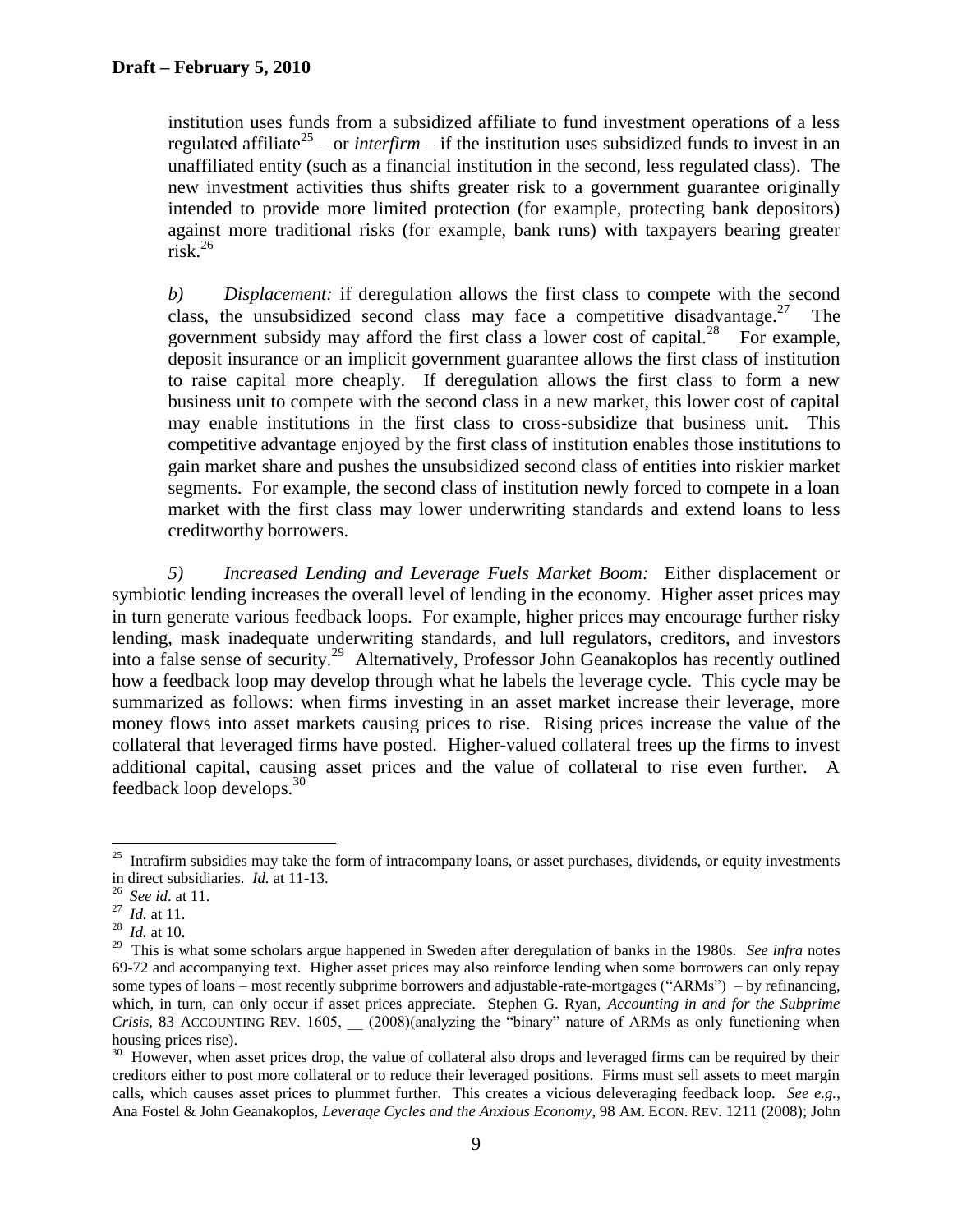#### **Draft – February 5, 2010**

*6) Asset Prices Collapse and Financial Crisis:* Ultimately, asset prices collapse and threaten the solvency of financial institutions starting with the second class of institution that was forced into riskier market segments. If asset prices fall far enough and enough borrowers default, the first class of institution may also be threatened, triggering government guarantees.

#### <span id="page-10-3"></span><span id="page-10-2"></span><span id="page-10-1"></span><span id="page-10-0"></span>III. DEREGULATION IN SWEDEN IN THE 1980S

The preceding model provides a good template for understanding the deregulation of financial institutions in Sweden in the 1980s that led to the severe 1990 real estate crisis in that country.<sup>31</sup> The Swedish real estate bubble was exacerbated by interaction of two regulatory classes of financial institutions: banks and finance companies. The regulatory differences between these two types of institutions created feedback loops between the financial and political marketplaces as deregulation, riskier lending practices, and booming asset prices reinforced one another.

*1. Two Categories of Financial Institutions:* In the 1970s, Sweden had a highly regulated banking sector that was subject to a series of legal restrictions designed to maintain stable and low interest rates and to direct credit toward favored economic sectors such as housing and public finance.<sup>32</sup> These regulations included various measures that restricted the volume of a bank's lending, including high reserve requirements, placement requirements, and liquidity ratios.<sup>33</sup> Together, placement requirements and liquidity ratios required that a certain percentage of bank's lending portfolio include government and housing bonds.<sup>34</sup> The Swedish central bank also controlled the volume of bank credit by using regulation, moral suasion, and access to central bank loans to impose quantitative restrictions on lending by each bank.<sup>35</sup> Swedish banks were also subject to ceilings on the average interest rates they charge on their loans.<sup>36</sup> Although Sweden removed legal caps on the interest rates that banks could offer depositors in the 1970s, a few large banks continued to dominate the industry, and the absence of competition<sup>37</sup> kept

 $\overline{a}$ Geanakoplos, The Leverage Cycle, Cowles Found. Discussion Paper No. 1715 (July 31, 2009) *available at*  http://papers.ssrn.com/sol3/papers.cfm?abstract\_id=1441943.

<sup>31</sup> The Norwegian and Finnish banking sectors experienced similar deregulation in the 1980s and a crisis at roughly the same time as Sweden. For economic literature comparing deregulation in Sweden with that of other Scandinavian countries in the same period, *see* Lars Jonung, *Lessons from Financial Liberalisation in Scandinavia*, 50 COMP. ECON. STUD. 564 (2008); Burkhard Drees & Ceyla Pazarbaşioğlu, *The Nordic Banking Crises: Pitfalls in Financial Liberalization*, INTERNATIONAL MONETARY FUND OCCASIONAL PAPER No. 161 \_\_ (Apr. 1998); Peter Englund & Vesa Vihriälä, *Financial Crises in Developed Economies: the Cases of Sweden and Finland* (Pellervo Econ. Res. Inst. Working Paper No. 63, Mar. 2003) *available at* [http://www.ptt.fi/dokumentit/tp63\\_1809080802.pdf.](http://www.ptt.fi/dokumentit/tp63_1809080802.pdf) (last visited Sept. 10, 2009).

 Drees & Pazarbaşioğlu, *supra* note [31,](#page-9-0) at 3. *See also* Bengt Larsson, *Neo-liberalism and Polycontextuality: Banking Crisis and Re-regulation in Sweden*, 32 ECON. & SOC"Y 428 (2003).

33 Drees & Pazarbaşioğlu, *supra* not[e 31,](#page-9-0) at 4.

34 Drees & Pazarbaşioğlu, *supra* note [31,](#page-9-0) at 5; Peter Englund, *The Swedish Banking Crisis: Roots and Consequences*, 15 OXFORD REV. ECON. POL"Y 80, 83 (1999).

35 Drees & Pazarbaşioğlu, *supra* note [31,](#page-9-0) at 5. Englund, *supra* note [34,](#page-9-1) at 83. The Swedish Central Bank applied moral suasion through weekly meetings among the head of that institution and senior executives of private sector banks. *Id.*

36 Drees & Pazarbaşioğlu, *supra* not[e 31,](#page-9-0) at 3.

<sup>37</sup> This absence of competition resulted from legal prohibitions on entry. From 1945 to 1983, Sweden granted no new banking licenses. E. PHILLIP DAVIS, DEBT FINANCIAL FRAGILITY AND SYSTEMIC RISK 256 (1995).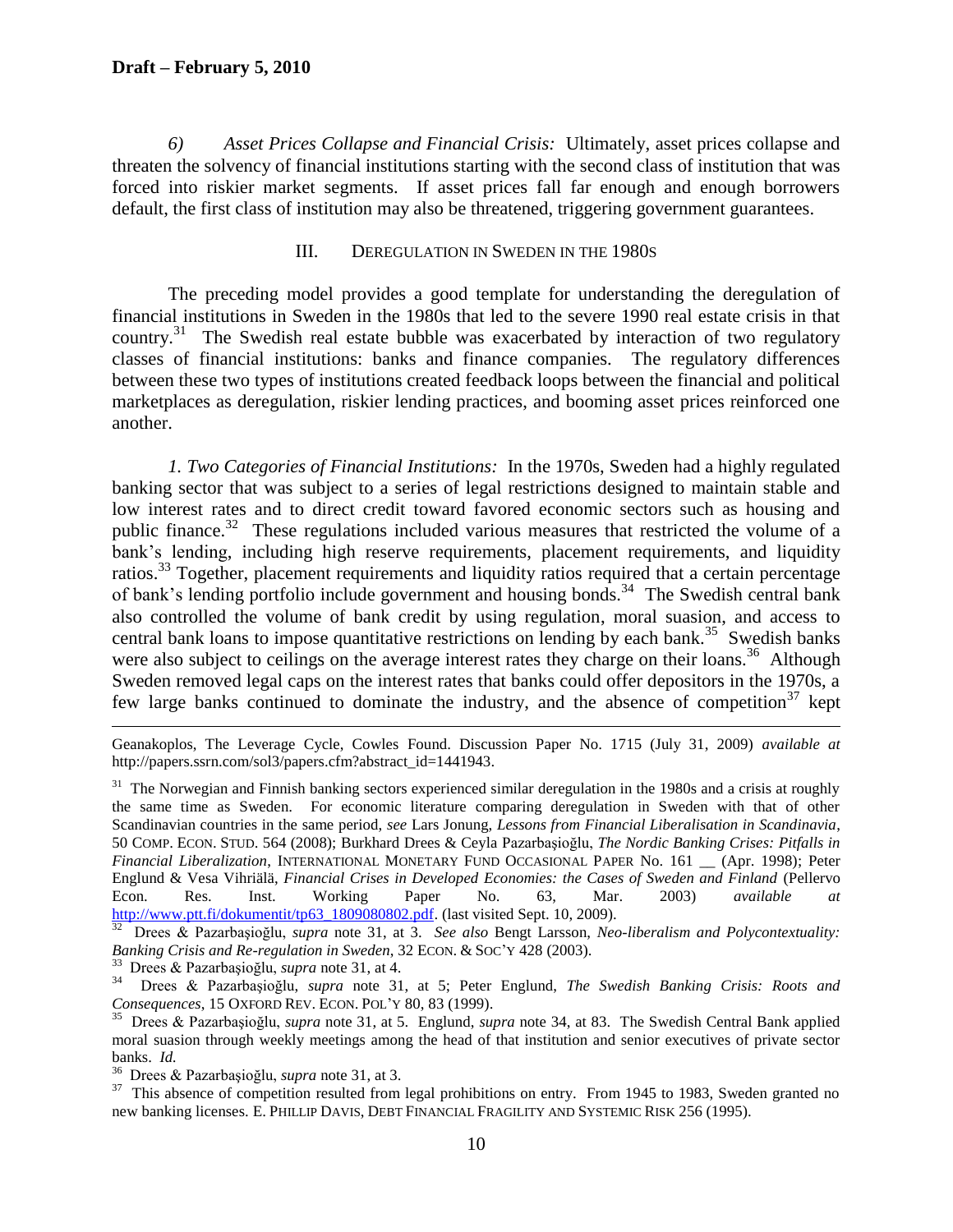deposit rates low.<sup>38</sup> Together, Swedish bank regulations ensured that Swedish banks enjoyed steady, but low profits<sup>39</sup> and minimal risk.<sup>40</sup> Although Sweden had no explicit deposit insurance scheme before or immediately after deregulation, scholars posit that there was public perception of implicit deposit insurance  $-$  *i.e.*, that the government would not allow banks to fail in a financial crisis.<sup>41</sup>

<span id="page-11-0"></span>Finance companies did not face these same restrictions and thus were able to gain a competitive advantage over banks.<sup>42</sup> Finance companies were founded decades earlier in Sweden.<sup>43</sup> These lenders started in lending to consumer and small business loans,<sup>44</sup> but by the 1980s had moved into numerous other lending markets, including factoring and leasing.<sup>45</sup> At the same time, finance companies faced limitations on funding sources not applicable to banks. In the late 1980s, Swedish regulations prohibited finance companies from accepting deposits from the public or issuing certificates of deposit or bonds.<sup>46</sup> Finance companies relied heavily either on short-maturity loans from banks and other lenders or on issuing investment certificates, also with short maturities. $47$  Banks thus provided a significant source of financing for finance companies, which increased bank exposure when finance companies later faltered in Sweden"s financial crisis.<sup>48</sup>

These less regulated finance companies began to gain market share over banks in loans to both businesses and households.<sup>49</sup> Some scholars attribute this to ballooning public sector debt. They argue that as public debt increased, the requirements that banks hold government bonds in their portfolio required them to compensate by curbing loans to the private sector.<sup>50</sup> The number of finance companies expanded from 67 in 1970 to 292 in 1988.<sup>51</sup> Scholars have categorized the rise of finance companies in Sweden as part of the growth of a "grey credit market."<sup>52</sup> Swedish banks responded to competition from the grey market by establishing their own finance company subsidiaries. 53

<sup>38</sup> Drees & Pazarbaşioğlu, *supra* not[e 31,](#page-9-0) at 3.

<sup>39</sup> Drees & Pazarbaşioğlu, *supra* not[e 31,](#page-9-0) at 7.

<sup>&</sup>lt;sup>40</sup> Jonung, *supra* note [31,](#page-9-0) at 567 ("Banking was rendered an almost risk-free enterprise in this system"). Sweden also restricted access by foreign banks to the Swedish market. *See* Drees & Pazarbaşioğlu, *supra* note [31,](#page-9-0) at 6. 41

Drees & Pazarbaşioğlu, *supra* not[e 31,](#page-9-0) at 15.

<sup>42</sup> L. Peter Jennergren, *The Swedish Finance Company Crisis – Could It Have Been Anticipated?*, 50 SCANDINAVIAN ECON. HIST. REV. 7, \_\_ (2002); *see also* Davis, *supra* note [37,](#page-9-2) at 256; Dwight M. Jaffee, The Swedish Real Estate Crisis 82 (Oct. 1994)(unpublished manuscript, *available* [http://faculty.haas.berkeley.edu/jaffee/Papers/Sweden.pdf.](http://faculty.haas.berkeley.edu/jaffee/Papers/Sweden.pdf) (last visited Sept. 10, 2009).

<sup>&</sup>lt;sup>43</sup> There is some disagreement over when finance companies first began. *Compare* Davis, *supra* note [37,](#page-9-2) at 256 (asserting finance companies were an innovation of the 1920s and 1930s) *with* Jennergren, *supra* note [42,](#page-10-0) at [4] ("Finance companies started in the 1960s."). 44 Davis, *supra* note [37,](#page-9-2) at 256.

<sup>45</sup> Davis, *supra* note [37,](#page-9-2) at 256; Englund, *supra* note [34,](#page-9-1) at 85; *see generally* Jennergren, *supra* note [42,](#page-10-0) at [4] (describing forms of credit provided by finance companies). 46 Jennergren, *supra* note [42,](#page-10-0) at [5].

<sup>47</sup> Jennergren, *supra* note [42,](#page-10-0) at [5-6]; Englund, *supra* note [34,](#page-9-1) at 85.

<sup>48</sup> Englund, *supra* note [34,](#page-9-1) at 85.

<sup>49</sup> Jennergren, *supra* note [42,](#page-10-0) at [5]; Drees & Pazarbaşioğlu, *supra* note [31,](#page-9-0) at 9. *See also* Englund, *supra* note [34,](#page-9-1) at 85.

<sup>50</sup> Drees & Pazarbaşioğlu, *supra* not[e 31,](#page-9-0) at 9.

<sup>&</sup>lt;sup>51</sup> Davis, *supra* note [37,](#page-9-2) at 256. In 1988, finance companies collectively held assets of 171 billion Swedish kroner.

*Id.*<br><sup>52</sup> Drees & Pazarbaşioğlu, *supra* not[e 31,](#page-9-0) at 9.<br><sup>53</sup> Drees & Pezerbesioğlu, supra note 31, at 0.1

Drees & Pazarbaşioğlu, *supra* not[e 31,](#page-9-0) at 9-10.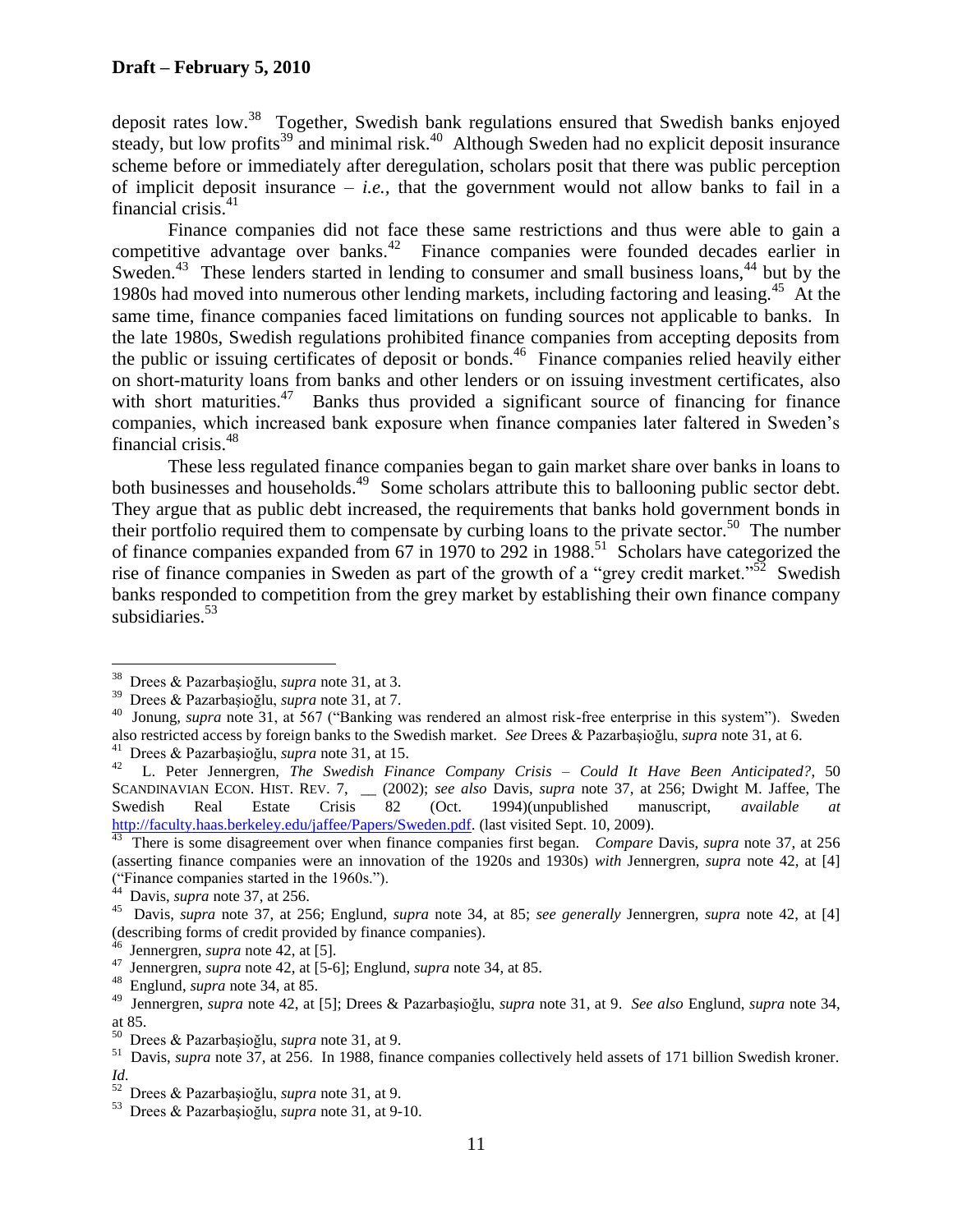*2. Push for Deregulation:* The Swedish government grew concerned that its bank regulatory regime was increasingly being circumvented by the growth of finance companies and other sources of credit. 54 Scholars have also cited a desire to increase bank profits as a goal of regulators in deregulation.<sup>55</sup> Other scholars have characterized deregulation of the financial sector as part of a larger "neoliberal" political movement that aimed to shrink the public sector and welfare state.<sup>56</sup>

<span id="page-12-1"></span><span id="page-12-0"></span>*3. Deregulation:* Regardless of the reason, from 1983 to 1985, among other liberalization reforms, Sweden repealed liquidity ratios, removed ceilings on bank loan rates, lifted volume restrictions on loans, and abolished placement ratios. $57$ 

*4. Deregulation Enables Increased Lending:* In the wake of deregulation, pent up consumer and business demand for credit exploded.<sup>58</sup> Deregulated banks dramatically expanded lending in part to meet surging demand and recapture market share in an increasingly competitive market.<sup>59</sup> Competitive pressures and the pursuit of increased profits drove dramatically increased bank lending, particularly to the real estate sector, but also to other riskier and more cyclical economic sectors. $60$  One scholar argues that deregulation resulted in a shift in bank portfolios that dramatically increased bank exposures to credit risk.<sup>61</sup>

It appears that deregulation of banks did result in displacement by pushing finance companies to riskier market segments. For example, the ensuing competition in real estate loans pushed finance companies to enter more marginal lending markets and take on higher credit risk.<sup>62</sup> Finance companies began extending loans to applicants previously rejected by banks, extending real estate loans with only junior security interests, investing in highly leveraged commercial real estate projects, and financing investments in equity securities.<sup>63</sup> Analyzing whether subsidy leakage occurred is more complex. The government guarantee of bank obligations was at best implicit.<sup>64</sup> Nevertheless, banks continued to enjoy lower funding costs via regulatory restrictions on the funding sources of finance companies.<sup>65</sup> (This regulatory advantage of banks may also have played a role in the displacement of finance companies.) $66$ Moreover, scholars have noted that banks provided significant levels of credit to finance companies.<sup>67</sup>

 54 Drees & Pazarbaşioğlu, *supra* not[e 31,](#page-9-0) at 9-10; Englund, *supra* note [34,](#page-9-1) at 84.

<sup>55</sup> Dwight M. Jaffee, The Swedish Real Estate Crisis 89-90 (Oct. 1994)(unpublished manuscript, *available at* [http://faculty.haas.berkeley.edu/jaffee/Papers/Sweden.pdf.](http://faculty.haas.berkeley.edu/jaffee/Papers/Sweden.pdf) (last visited Sept. 10, 2009).

<sup>56</sup> *See* Timothy A. Canova, *The Swedish Model Betrayed,* 37 CHALLENGE 36 (May-June 1994) (describing politics of deregulation); Brian Burkitt & Phil Whyman, *The Origins of the Recent Swedish Crisis: a Lesson for the European Left*, 93:4 EUR. BUS. REV. 33 (1993); Larsson, *supra* note [32.](#page-9-3)  57

Drees & Pazarbaşioğlu, *supra* note [31,](#page-9-0) at 10; Davis, *supra* note [37,](#page-9-2) at 256; Peter Englund, *Financial Deregulation in Sweden*, 34 EUR. ECON. REV. 385, 385-86 (1990); Englund, *supra* note [34,](#page-9-1) at 83. 58 Drees & Pazarbaşioğlu, *supra* not[e 31,](#page-9-0) at 12-14.

<sup>59</sup> Drees & Pazarbaşioğlu, *supra* not[e 31,](#page-9-0) at 15; Jaffee, *supra* note [55,](#page-11-0) at 84. *See also* Englund, *supra* note [34,](#page-9-1) at 84.

<sup>60</sup> Drees & Pazarbaşioğlu, *supra* note [31,](#page-9-0) at 15; Jaffee, *supra* not[e 55,](#page-11-0) at 86-89 (noting, however, that Swedish bank statistics do not track real estate loans as a separate category).

<sup>61</sup> Jaffee, *supra* note [55,](#page-11-0) at 84-87.

<sup>62</sup> Jennergren, *supra* note [42,](#page-10-0) at [5]; Englund, *supra* note [34,](#page-9-1) at 85.

<sup>63</sup> Jennergren, *supra* note [42,](#page-10-0) at [5]; Davis, *supra* note [37,](#page-9-2) at 256.

<sup>64</sup> *See supra* note [41,](#page-10-1) and accompanying text.

<sup>65</sup> *See supra* notes [46](#page-10-2)[-47,](#page-10-3) and accompanying text.

<sup>66</sup> *See* Jennergren, *supra* not[e 42,](#page-10-0) at [5-9]; Englund, *supra* not[e 34,](#page-9-1) at 89-90.

<sup>&</sup>lt;sup>67</sup> See supra note [41,](#page-10-1) and accompanying text.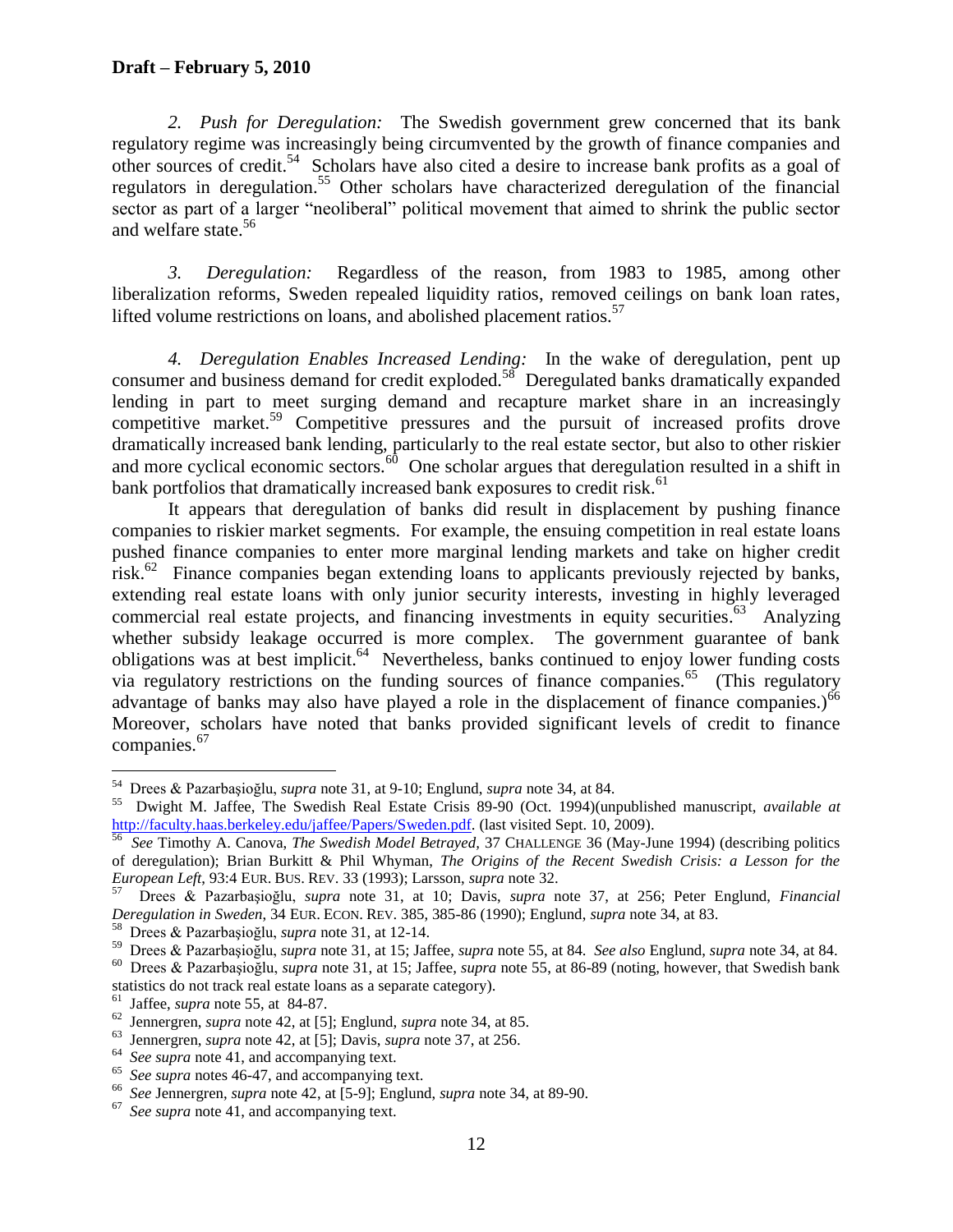*5. Asset market boom:* Increased lending and lower underwriting standards fueled a dramatic lending boom; the ratio of bank loans to total GDP skyrocketed just as financial sector deregulation ended in 1986.<sup>68</sup> One scholar argues that increases in bank real estate lending resulted in a feedback loop, as increased lending stimulated further increases in real estate prices and demand for real estate.<sup>69</sup> This boom reinforced risky loan underwriting practices.<sup>70</sup> Lenders dramatically increased their loan-to-value ratios for mortgages for owner-occupied residences.<sup>71</sup> The boom also lowered the guard of regulators; scholars have faulted Swedish bank regulators for failing to strengthen and adapt prudential safety-and-soundness bank regulation to a more competitive, deregulated lending environment.<sup>72</sup>

Some economists contend that bank deregulation precipitated the boom in lending and asset prices.<sup>73</sup> Others find that, although this deregulation was not the catalyst for the initial lending boom and economic expansion, it did magnify those trends.<sup>74</sup> Deregulation stimulated a

Another scholar questions whether real estate lending was directly regulated at all and faults bankers and supervisors for failing to consider excessive concentrations of loans in specific sectors, the need for conservative initial underwriting in new loan markets, and the importance of careful valuations of the collateral and cash flows available to service each loan. Jaffee, *supra* not[e 55,](#page-11-0) at 90.

For a devastating critique of the lack of understanding of regulators of the need to adjust prudential regulation in a deregulated financial sectors, *see* Director Stefan Ingves, Monetary and Exchange Affairs Department, Banking, Insurance and Securities Commission of Norway, The Nordic Banking Crisis from an International Perspective, Remarks at the International Monetary Fund (Sept. 11, 2002) *available at* <http://www.imf.org/external/np/speeches/2002/091102.htm> (last visited Jan. 20, 2010). Mr. Ingves said:

Another contributing cause to banking crisis is premature financial liberalization, together with inadequate preparation among bankers and supervisors. The former may not have the needed skills to manage and price risk, and the latter may not be given adequate resources and competencies to monitor the more complex new risks. This can easily create a situation with pure ignorance about the risks involved among relevant parties. Not having a clue about what is going on is sometimes a much more important cause of serious difficulties than the in academia so often discussed moral hazard. *Id.*

 68 Drees & Pazarbaşioğlu, *supra* note [31,](#page-9-0) at 13. For other data on the extent of the lending boom, *see* Englund, *supra* note [34,](#page-9-1) at 84-86.

<sup>69</sup> Jaffee, *supra* note [55,](#page-11-0) at 88.

<sup>70</sup> Drees & Pazarbaşioğlu, *supra* note [31,](#page-9-0) at 15. In terms of lowered loan underwriting standards, the following account of Drees and Pazarbaşioğlu has eerie parallels to accounts of the U.S. subprime crisis:

The shift to more price competition weakened traditionally close banking relationships and impaired banks" ability to assess credit risks and monitor borrowers.

*Id.* 71 Englund, *supra* note [34,](#page-9-1) at 85.

<sup>72</sup> Drees & Pazarbaşioğlu, *supra* note [31,](#page-9-0) at 21; Jonung, *supra* note [31,](#page-9-0) at 581-82, 587-88; Urban Bäckström, *What Lessons Can Be Learned from Recent Financial Crises? The Swedish Experience*, FED. RES. BANK. K.C. PROCEEDINGS 129, 138 (1997) *available at* <http://www.kc.frb.org/publicat/sympos/1997/pdf/s97backs.pdf> (last visited Jan. 4, 2010); Martin Andersson & Staffan Viotti, *Managing and Preventing Financial Crises – Lessons from the Swedish Experience*, 1999:1 SVERIGES RIKSBANK Q. REV. 71, 77 (1999). Some commentators fault regulators for failing to recognize the dangers of high concentrations of real estate loans and the foreign exchange risk created by a large number of loans being denominated in foreign currencies but in which the assets were denominated in the local currency. Stefan Ingves & Goran Lind, *Stockholm Solutions*, INT"L MONETARY FUND FINANCE & DEVELOPMENT 21-22 (Dec. 2008) *available at*  <https://www.imf.org/external/Pubs/FT/fandd/2008/12/pdf/ingves.pdf> (last visited Jan. 5, 2010).

<sup>73</sup> *E.g.,* Davis, *supra* note [37,](#page-9-2) at 256. *See also* Jonung et al., *supra* note [31,](#page-9-0) at 49, 54. *Cf.* Bäckström, *supra* note [72,](#page-12-1) at 130 ("Credit market deregulation in 1985 . . . meant that monetary conditions became more expansionary.")<br><sup>74</sup> Englund, *supra* note [34,](#page-9-1) at 88-89, 95-96. *Cf.* Jonung, *supra* note [31,](#page-9-0) at 577 (describing general trend o

deregulation in Scandinavian countries triggering asset price booms).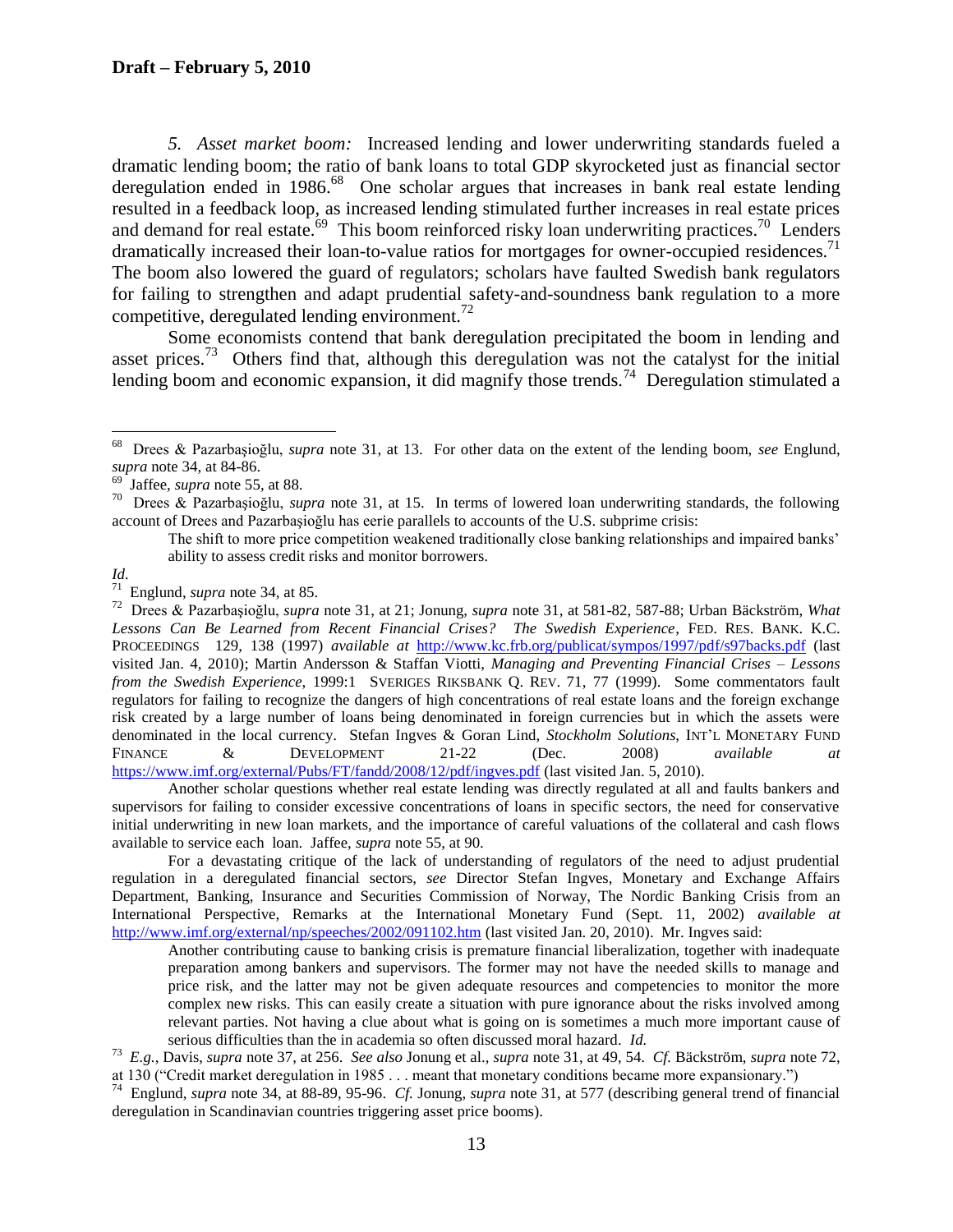# **Draft – February 5, 2010**

competition among financial institutions, in which lenders focused on expansion rather than prudent lending practices.<sup>75</sup>

<span id="page-14-0"></span>*6. Crisis:* The lending boom and rise in asset prices ended in dramatic fashion in 1989, as depreciation of the Swedish currency triggered massive defaults on the growing number of domestic loans denominated in foreign currencies.<sup>76</sup> A rise in nonperforming loans and declining collateral values triggered a banking crisis, with finance companies facing financial difficulties first.<sup>77</sup> Some scholars claim that financial losses first spilled over to banks via their investments in finance companies.<sup>78</sup> In the early stages of the Swedish financial crisis, losses on real estate loans dominated, but losses eventually spread to other loans.<sup>79</sup> Losses in real estate loans were mirrored by steep declines in real estate prices, which in turn paralleled declines in bank share prices.<sup>80</sup> The worsening crisis led to the Swedish government taking extraordinary measures to guarantee bank loans and bail out financial institutions, including nationalizing two large banks.<sup>81</sup>

### IV. DEREGULATION IN THE UNITED STATES AND THE CURRENT CRISIS

Sweden's experience with financial institution deregulation fits the pas de deux model fairly well. This fit leads to the question of whether the same model may explain the contribution of various episodes of deregulation to the current U.S. financial crisis. This Part IV sketches out how the model might fit the interactions, respectively, of: (a) government sponsored entities and sponsors of "private label" securitizations; (b) commercial banks and investment banks with respect to the repeal of the Glass-Steagall division between those two categories of financial institutions; and (c) banks and hedge funds and OTC derivatives. This sketch is meant to provide a framework for further econometric analysis of the extent to which displacement or subsidy leakage occurred after these three episodes of deregulation and the extent to which displacement or subsidy leakage contributed to the boom in the housing and asset-backed securities markets and the vulnerability of financial institutions to a crash in those markets.

### <span id="page-14-2"></span><span id="page-14-1"></span>*a. Government Sponsored Entities and Private Label Securitizations.*

Other economists have found no causal link between Swedish deregulation of financial institutions and a boom in consumption. Jonas Agell & Lennart Berg, *Does Financial Deregulation Cause a Consumption Boom?*, 98 SCAND. J. ECON. 579 (1996). Agell and Berg do note that their study does not consider whether deregulation might have affected "investment patterns, asset choice and borrowing for commercial purposes." *Id.* at 597. *See also* Massimiliano Rimarchi, Financial Liberalization, Credit Boom and Recession: a Business Cycle Accounting Perspective for Sweden (Dec. 8, 2008) (unpublished manuscript, *available at*  [http://www.econ.cam.ac.uk/events/mafc/Rimarchi.pdf.](http://www.econ.cam.ac.uk/events/mafc/Rimarchi.pdf) (last visited Sept. 10, 2009)) (paper for Univ. of Cambridge Fac. of Econ. Conf. on "Macroeconomic and Financial Linkages: Theory and Practice"). Rimarchi concludes that bank deregulation did not loosen bank credit, did not spur growth in asset markets, and did not contribute to the vulnerability of the Swedish economy to financial crisis. *Id.* at 23.

<sup>75</sup> Englund, *supra* note [34,](#page-9-1) at 95-96; Andersson & Viotti, *supra* not[e 72,](#page-12-1) at 72.

<sup>76</sup> Drees & Pazarbaşioğlu, *supra* not[e 31,](#page-9-0) at 22-23. *See generally* Englund, *supra* note [34,](#page-9-1) at 89-92.

<sup>77</sup> Drees & Pazarbaşioğlu, *supra* not[e 31,](#page-9-0) at 23; Englund, *supra* not[e 34,](#page-9-1) at 89-90.

<sup>78</sup> Drees & Pazarbaşioğlu, *supra* not[e 31,](#page-9-0) at 23; Englund, *supra* not[e 34,](#page-9-1) at 90.

<sup>79</sup> Drees & Pazarbaşioğlu, *supra* not[e 31,](#page-9-0) at 23.

<sup>80</sup> *See* Drees & Pazarbaşioğlu, *supra* note [31,](#page-9-0) at 23.

<sup>81</sup> Drees & Pazarbaşioğlu, *supra* not[e 31,](#page-9-0) at 29-30.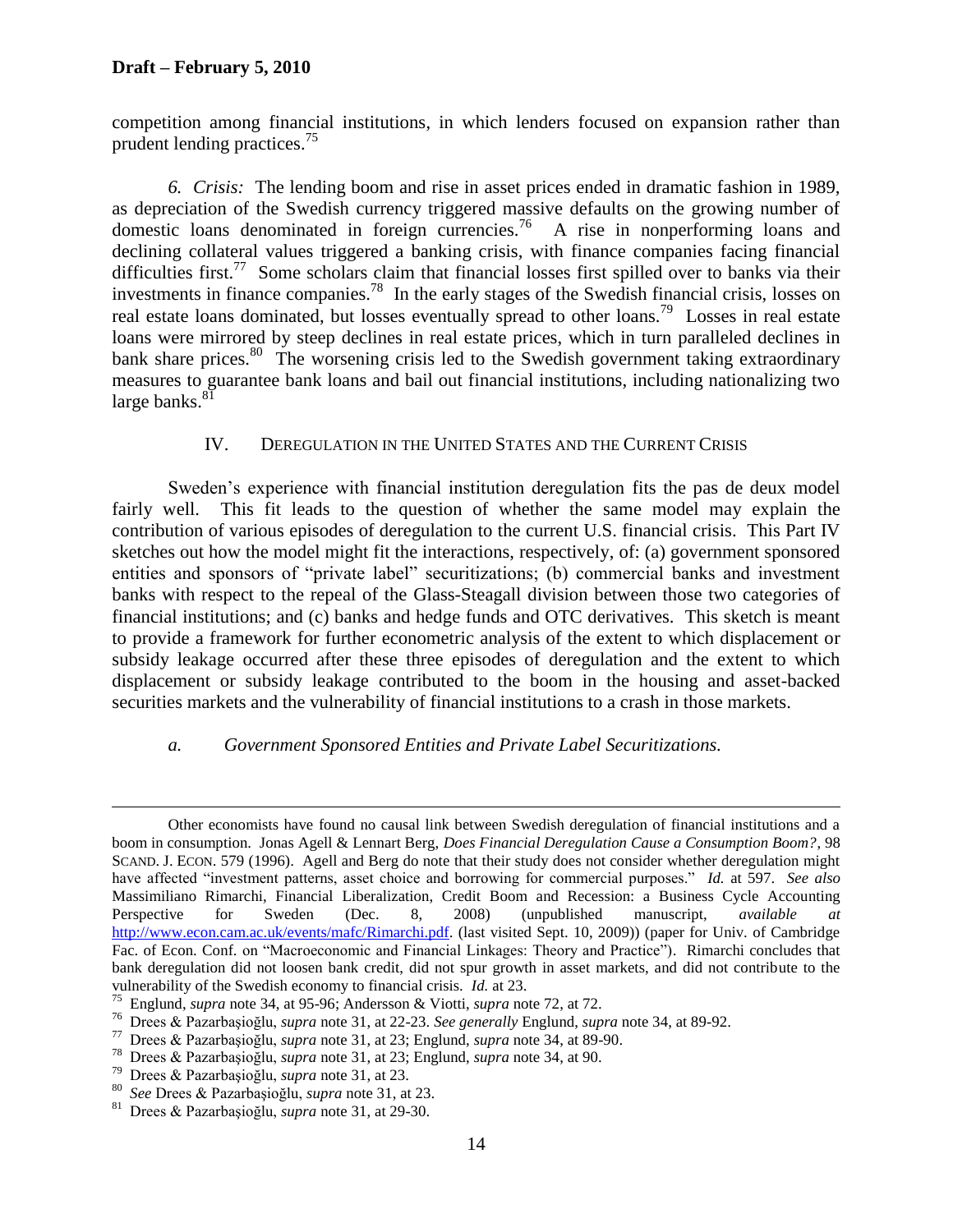<span id="page-15-0"></span>*1. Two Categories of Financial Institutions:* Congress chartered Freddie Mac and Fannie Mae as privately owned companies to create a liquid national market for residential mortgages to promote increased homeownership.<sup>82</sup> Before the financial crisis, scholars debated whether or not these two GSEs enjoyed an implicit guarantee from the federal government of their obligations in the event of their insolvency.<sup>83</sup> The financial crisis culminating with the government taking over the GSEs in conservatorship settled the argument; the guarantee is no longer implicit. $84$ Beyond an implicit guarantee, Freddie and Fannie enjoyed a raft of other regulatory subsidies, including tax exemptions, exemptions from various securities laws, and laws granting special status to GSE securities making them equivalent to government securities (enabling federal agencies, fiduciaries, and federally regulated lenders to invest in GSE securities).<sup>85</sup> Moreover, Freddie and Fannie were subject to weaker capital requirements than other federally regulated financial institutions, which enabled them to take on more leverage and hence more risk. $86^{\circ}$ 

To fulfill their missions, Freddie and Fannie engaged in two lines of business. First, they pioneered the creation of mortgage-backed securities. The two GSEs would purchase pools of residential mortgages that met certain credit standards and other criteria. The future cash streams from these mortgages would be used to issue securities to investors that Freddie and Fannie would guarantee. Second, the GSEs purchased for their own investment portfolios mortgages and mortgaged-backed securities issued by others.<sup>87</sup> The success of the GSEs in the first line of business spawned competition, as other financial institutions entered the mortgage-backed securities market in several waves from the 1970s to the early 2000s. These financial institutions sponsored new issuances of residential mortgage-backed securities – in what are called "private label" securitizations. The sponsors of those issuances, however, did not benefit from the implicit guarantee and other regulatory subsidies enjoyed by Freddie and Fannie.<sup>88</sup>

*2. & 3. Push for Deregulation & Deregulation:* In the case of Freddie and Fannie, deregulation took the form of government pressure for the two companies to loosen their standards for their respective retained investment portfolios to allow them to purchase higher risk mortgages in which low-income individuals were the borrowers.<sup>89</sup> Freddie and Fannie purchased these riskier mortgages in response to competition from Wall Street banks that were  $u$ simg similar mortgages to back private label securitizations.<sup>90</sup> Press accounts describe the

 82 David Reiss, *The Federal Government"s Implied Guarantee of Fannie Mae and Freddie Mac"s Obligations: Uncle Sam Will Pick Up the Tab*, 42 GA. L. REV. 1019, 102-23 (2008).

<sup>83</sup> *Compare* Reiss, *supra* note [82](#page-14-0) (arguing an implicit guarantee existed) *with* Richard Scott Carnell, *Handling the Failure of a Government-Sponsored Enterprise*, 80 WASH. L. REV. 565, \_\_ (2005). Professor Carnell documented government disavowals of a guarantee and argued that the guarantee was more a matter of investor perception. *Id.* at \_\_.

<sup>&</sup>lt;sup>84</sup> For an analysis of the regulatory privileges enjoyed by the GSEs after Freddie and Fannie were placed into conservatorship and taken over by the Federal government, *see* David J. Reiss, *Fannie Mae and Freddie Mac and the Future of Federal Housing Finance Policy: A Study of Regulatory Privilege*, 61 ALA. L. REV. \_\_ (forthcoming 2009).

<sup>85</sup> Reiss, *supra* note [82,](#page-14-0) at 1055-65.

<sup>86</sup> *Id.* at 1065.

<sup>87</sup> *Id.* at 1027-1033.

<sup>88</sup> *Id.* at 1030 (describing private label securitizations), 1052-68 (describing unique regulatory privileges enjoyed by GSEs).

<sup>&</sup>lt;sup>89</sup> Binyamin Appelbaum, *How Washington Failed to Rein in Fannie, Freddie*, WASH.POST., Sept. 14, 2008, at \_\_.

<sup>90</sup> *See id.* Christopher L. Peterson, *Fannie Mae, Freddie Mac, and the Home Mortgage Foreclosure Crisis*, 10 LOYOLA J. PUB. INTEREST L. 149, 163 (2009). Professor Chris Peterson describes the competition from private label securitizations giving rise to abusive mortgage lending practices: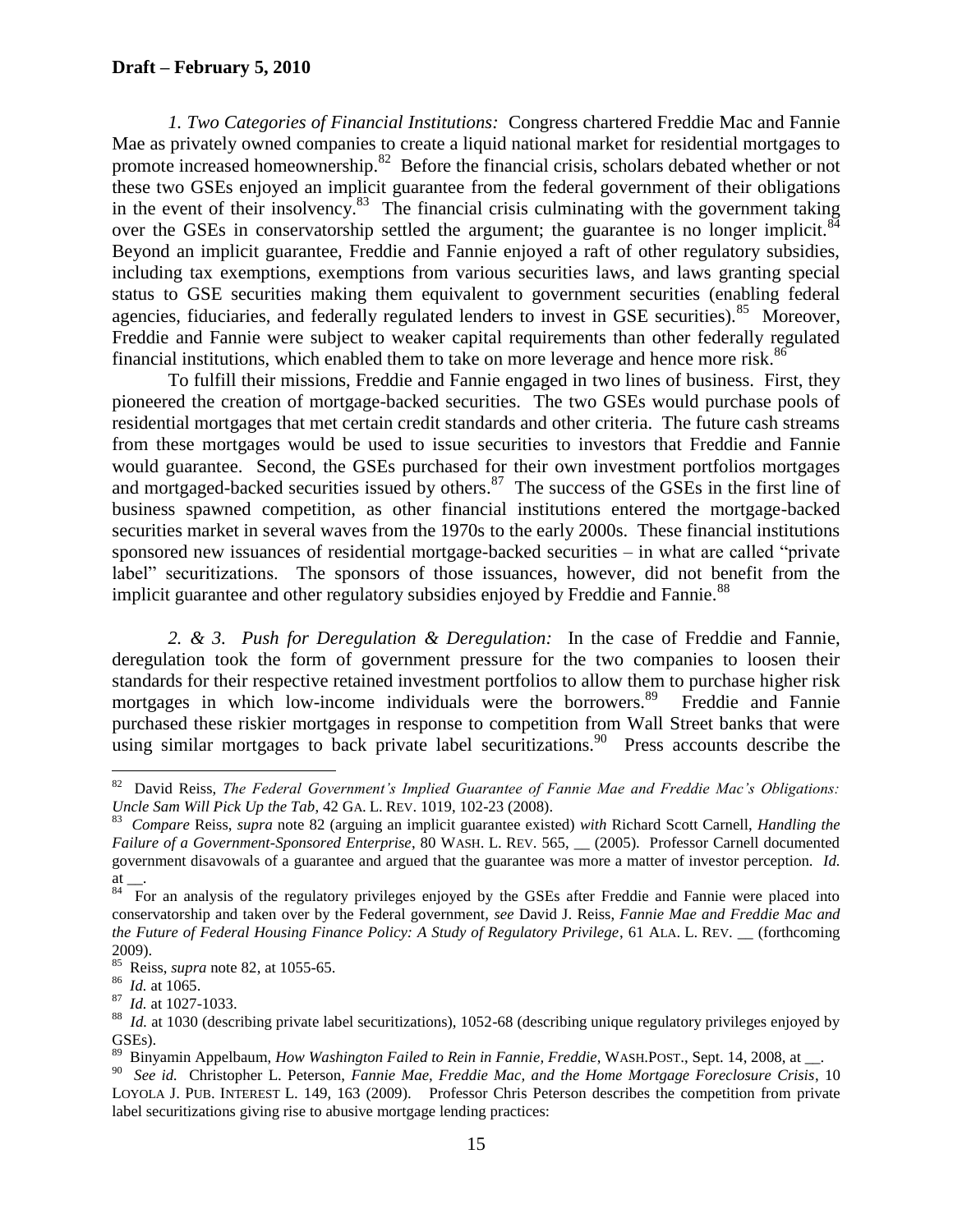pressure that the chief executive of Fannie Mae was under in 2004 to allow his company to purchase riskier mortgages from mortgage lenders:

…[H]is company was under siege. Competitors were snatching away lucrative parts of its business. Congress was demanding that Mr. Mudd help steer more loans to lowincome borrowers. Lenders were threatening to sell directly to Wall Street unless Fannie bought a bigger chunk of their riskiest loans.<sup>91</sup>

One scholar dates the decision of the GSEs to lower their purchasing standards to the 1990s, and attributes the decision to political pressure from Congress, the Executive Branch, and the U.S. Department of Housing and Urban Development.<sup>92</sup> Other accounts fault the George W. Bush Administration; animated by a belief in free markets and the importance of encouraging home ownership, that Administration pursued a broad set of regulatory initiatives to stimulate mortgage lending.<sup>93</sup> These policies included the President pushing Freddie Mac and Fannie Mae to increase support of lending to low-income borrowers.<sup>94</sup> On the same day that the head of the federal agency that regulated Freddie and Fannie issued a report outlining the risk that those firms could default on their obligations and spark a market crisis, the White House attempted to fire him.<sup>95</sup> Only later did the Administration join with certain members of Congress in a failed legislative attempt to impose stricter regulations on Freddie and Fannie.<sup>96</sup>

At the same time that Congress and the White House were pressuring Freddie and Fannie, those firms were also using extensive lobbying efforts to thwart attempts to regulate them. $97$  This tangled web of political lobbying by the GSEs and pressure from the Executive and Legislative Branches makes it difficult to determine the extent to which decisions to lower GSE investment decisions were pushed by Freddie and Fannie or, alternatively, were pushed on these firms by their overseers.<sup>98</sup>

By the 1990s, the private label securitization market specializing in subprime mortgages, jumbo mortgages, and an expanding array of alternative mortgage products with non-amortizing features were rapidly capturing market share from more traditional GSEs. With the new access to large pools of capital, unscrupulous and thinly capitalized mortgage brokers and lenders began to aggressively market a new crop of questionable subprime and manufactured home mortgage loans. Legal aid attorneys, consumer advocates, and the press began to see an increase in the volume of what America would come to call predatory mortgages.

#### *Id.* at 160.

<sup>&</sup>lt;sup>91</sup> Charles Duhigg, *Pressured to Take More Risk, Fannie Reached a Tipping Point*, N.Y. TIMES, Oct. 5, 2008 at A1.

<sup>92</sup> Richard E. Mendales, *The Fall and Rise of Fannie and Freddie: Securitization After the Meltdown*, 42 U.C.C. L.J. 33, \_\_ (2009) *citing* Carol D. Leonnig, *How HUD Mortgage Policy Fed the Crisis*, WASH. POST., June 10, 2008, at A1; Steven A. Holmes, *Fannie Mae Eases Credit to Aid Mortgage Lending*, N.Y. TIMES, Sept. 30, 1999 at C2; Stephen Labaton, *New Agency Proposed to Oversee Freddie Mac and Fannie Mae*, N.Y. TIMES, Sept. 11, 2003 at C1; *and* Charles W. Calomiris & Peter J. Wallison, *Blame Fannie Mae and Congress for the Credit Mess*, WALL ST. J., Sept. 23, 2008 at A29.

<sup>93</sup> Jo Becker et al., *White House Philosophy Stoked Mortgage Bonfire*, N.Y. TIMES, Dec. 21, 2008 at A1.

<sup>94</sup> *Id.*

<sup>95</sup> *Id.*

<sup>96</sup> *Id.*

<sup>97</sup> Duhigg, *supra* note [91,](#page-15-0) at ; Appelbaum, *supra* note [89,](#page-14-1) at .

<sup>&</sup>lt;sup>98</sup> Some accounts of the decision at Fannie to expand purchases of subprime mortgages focus on management making the decision because of competitive pressures rather than responding to political pressure. *E.g.*, Damon Silvers & Heather Slavkin, *The Legacy of Deregulation and the Financial Crisis: Linkages between Deregulation in Labor Markets, Housing Finance Markets, and the Broader Financial Markets*, 4 J. BUS. & TECH. L. 301, 326-27 (2009).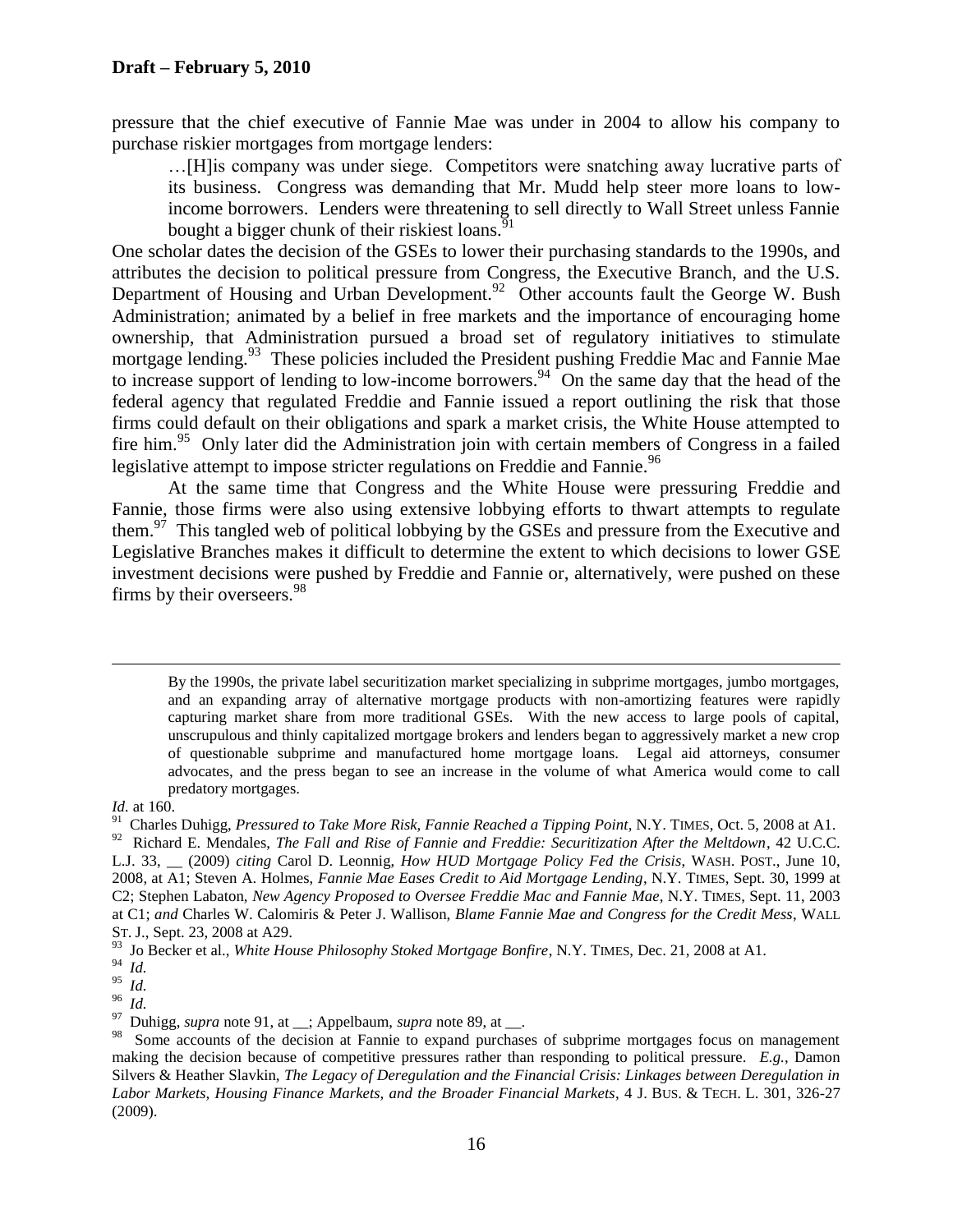*4. & 5. Deregulation Enables Increased Lending & Asset Market Boom:* Whether because of competitive or political pressure, Freddie and Fannie dramatically increased their direct purchases of riskier "subprime" and "alt-A" mortgages. They also increased their investments in private label asset-backed securities, including securities backed by those same two riskier mortgage classes.<sup>99</sup> These twin moves open up the possibility that the deregulation of Freddie and Fannie described above resulted in both displacement and subsidy leakage. Displacement would occur if GSEs, competing to purchase risky mortgages, pushed private label securitizations into purchasing even riskier mortgages. Subsidy leakage would occur as GSE purchases of private label asset-backed securities fueled further growth of private label securitizations. A very cursory examination of data on both subprime mortgages and assets does reveal a marked increase in the number of subprime mortgages being underwritten by mortgage lenders in 2004. The following chart<sup>100</sup> reveals a 2004 spike in both the volume of subprime mortgages and their percentage share of all mortgage originations in the United States.

<span id="page-17-0"></span>

However, detailed econometric studies are needed to determine if there was causal link between new GSE purchases of subprime mortgages and private label mortgage-backed-securities starting in 2004 and this surge in subprime originations.

*6. Crisis:* Freddie and Fannie"s investments in subprime mortgages and asset-backed securities based on those mortgages proved catastrophic. When the subprime crisis accelerated, defaults on subprime mortgages and resultant losses on private label asset-backed securities

<sup>99</sup> Peterson, *supra* note [90,](#page-14-2) at 163.

<sup>100</sup> George Selgin, Guilty as Charged, The Independent Institute (Nov. 7, 2008) *available at* <http://www.independent.org/publications/article.asp?id=2368> (last visited Feb. 1, 2010) *citing* [Inside Mortgage Finance].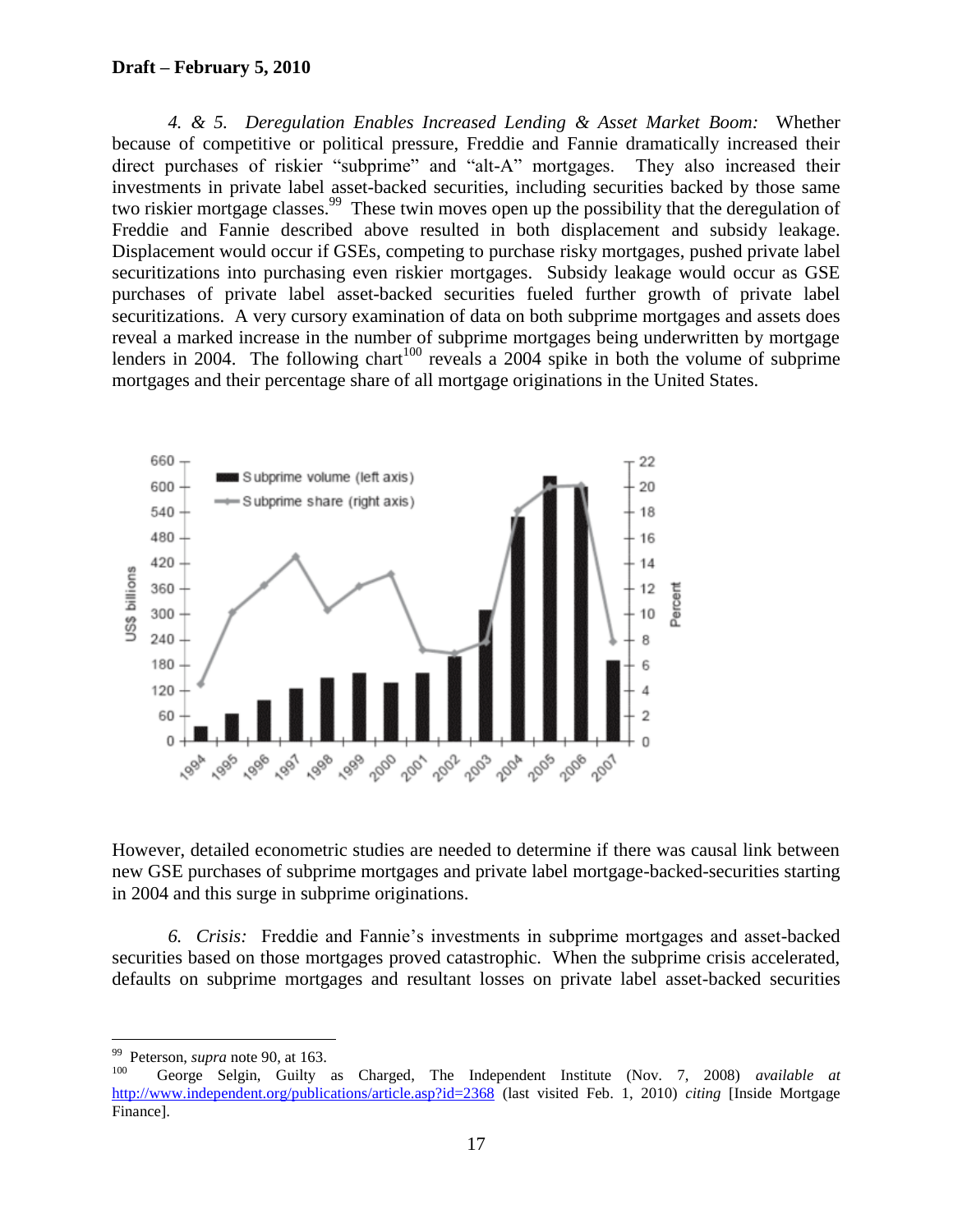### **Draft – February 5, 2010**

increased and damaged the financial health of the GSEs. Freddie and Fannie"s thin capitalization meant losses on their retained portfolios were devastating.<sup>101</sup>

# <span id="page-18-2"></span><span id="page-18-1"></span><span id="page-18-0"></span>*b. Commercial and Investment Banks and the Glass-Steagall Repeal.*

*1. Two Categories of Financial Institutions:* The pas de deux model can also be applied to analyze the contribution of the repeal of the Glass-Steagall Act to the severity of the current crisis. The Glass-Steagall Act was a Depression era federal law that circumscribed the permissible business and investment activities of commercial banks. Glass-Steagall has been broadly characterized as creating a wall between commercial banks and investments banks.<sup>102</sup> After this division, many commercial banks could receive government deposit insurance, the ability to borrow funds through the Federal Reserve"s discount window, access to the Federal Reserve's clearing services, and other regulatory privileges that could theoretically grant banks a subsidy.<sup>103</sup> In turn, banks faced numerous restrictions on their investment activities designed to curtail their risk taking and the moral hazard that accompanied government insurance. Investment banks, by contrast, could not obtain deposit insurance, but could engage in lucrative activities including making equity investments and engaging in proprietary trading.

*2. & 3. Push for Deregulation & Deregulation:* By the 1980s, many banks became attracted to the profits that investment banks earned in through these investment businesses. These profits (and the prospects of creating financial conglomerates that could offer retail and business customers an array of financial products through "one-stop shopping") led banks and other financial institutions to call for dismantling the Glass-Steagall divide.<sup>104</sup> The entire story of the repeal of Glass-Steagall by the Gramm Leach Bliley Act is beyond the scope of this article. However, as repeal was being debated, economists did consider the dangers of repealing Glass-Steagall leading to displacement or subsidy leakage (even if those terms were not used). A series of studies conducted while the repeal was being debated analyzed whether depositary banks would gain an unfair advantage when competing with other financial institutions by virtue of a subsidy implicit in bank deposit insurance and banks" unique access to the Federal Reserve"s

 101 *See* Peterson, *supra* not[e 90,](#page-14-2) at 164-67.

<sup>102</sup> For a concise, incisive account of the history and rationale of the Glass-Steagall Act, *see* Joseph Jude Norton, *Up Against "The Wall": Glass-Steagall and the Dilemma of a Deregulated ("Reregulated") Banking Environment*, 42 BUS. LAW. 327 (1987).

<sup>103</sup> Walter, *supra* note [4,](#page-3-0) at 2-7.

<sup>104</sup> Jonathan Macey argued that the principal rationale for the Gramm Leach Bliley Act was that technological developments had made commercial banking obsolete and that commercial banks should be thus allowed to enter more profitable investment banking businesses. Jonathan R. Macey, *The Business of Banking: Before and After Gramm-Leach Bliley*, 25 J. CORP. L. 691, 691-93 (2000). Professor Macey went on to dispute this rationale, arguing that banks could remain profitable and that the repeal of Glass-Steagall was nevertheless justified on other grounds. He argued that combining commercial and investment banking operations would allow financial institutions to realize synergies and achieve diversification. *Id.* at 693-94.

For an account of the debate over the repeal of Glass-Steagall, *see* Arthur E. Wilmarth, Jr., *The Dark Side of Universal Banking: Financial Conglomerates and the Origins of the Subprime Financial Crisis*, 41 CONN. L. REV. 963, 972-75 (2009). Professor Wilmarth explains how in the years preceding the repeal of Glass-Steagall, bank regulators had increasingly "opened loopholes in the Glass-Steagall wall in response to competitive pressures in the financial marketplace." *Id.* at 972. Ultimately, the Federal Reserve Board allowed Citicorp, a large bank holding company, to merge with Travelers, a financial conglomerate that included insurance and securities subsidiaries in violation of the express prohibitions of the Act. *Id.* at 972-73 This threw down the gauntlet to Congress to either repeal Glass-Steagall or force the breakup of this megamerger of financial institutions. *Id.*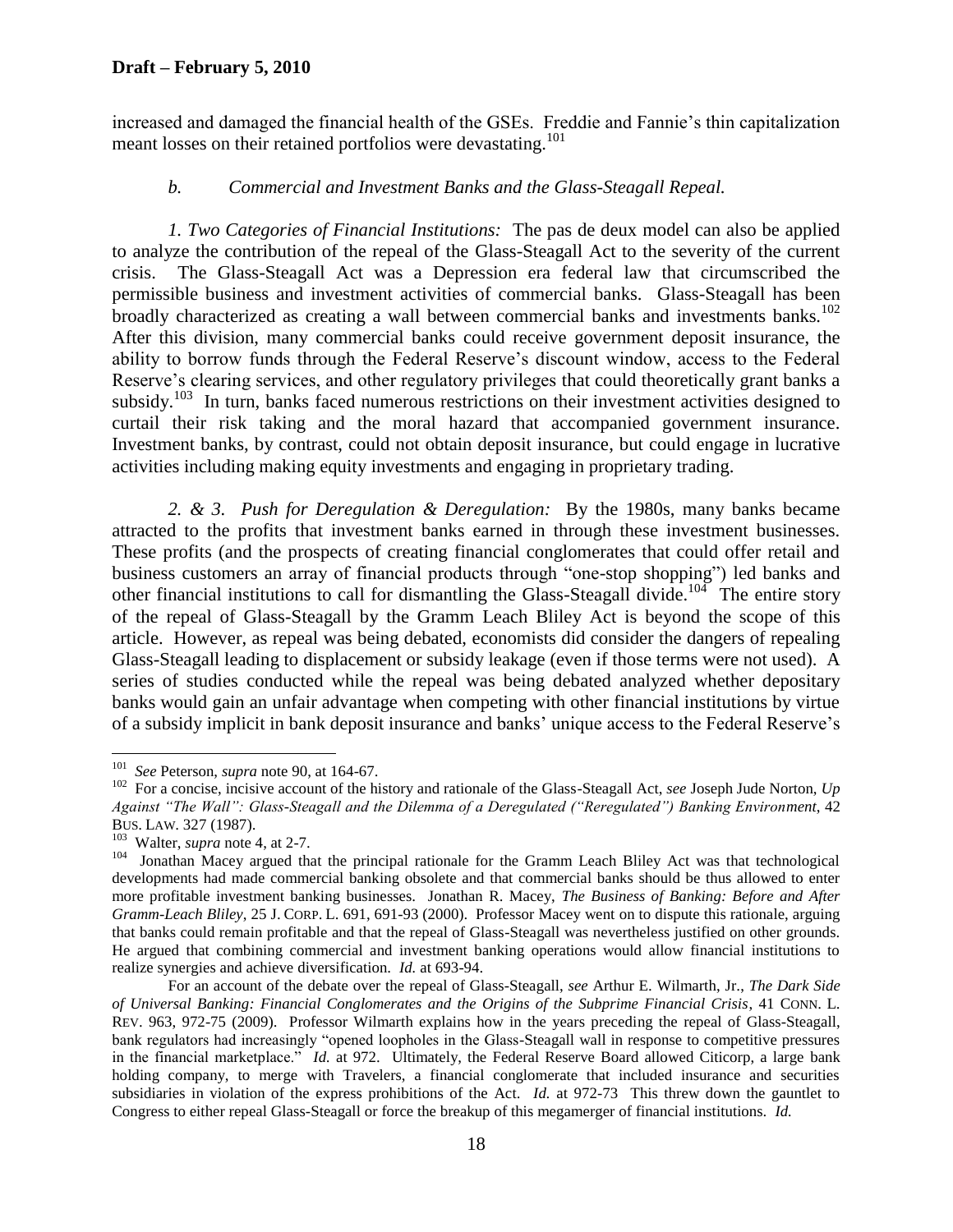discount window and clearing services. This unfair advantage arguably might lower a bank"s cost of funds below market value. Reassured by a federal safety net, a bank"s debt holders might permit the bank to operate with lower capital and take on more risk.<sup>105</sup>

<span id="page-19-1"></span><span id="page-19-0"></span>Several studies concluded that this risk was remote; these studies estimated that the subsidy of deposit insurance was negligible or even negative due to offsetting costs of banking regulations, including deposit insurance premiums and capital and reserve requirements.<sup>106</sup> Other scholars concluded that, even if banks did enjoy a net subsidy, banking regulations under Gramm Leach Bliley Act would prevent banks from passing the subsidy to other affiliates.<sup>107</sup> Among other things, the Act allowed banks to be part of financial holding companies, which could engage in wide range of nonbanking businesses including insurance, securities underwriting, and investment banking, but still prohibited the bank subsidiaries of the holding companies from engaging in many of these activities that were prohibited by Glass-Steagall.<sup>108</sup> In addition, the Gramm-Leach-Bliley prohibited the FDIC from providing assistance (or bailing out) to a bank"s non-banking affiliates and subsidiaries (but this raises the question of whether bailing out a bank would still indirectly benefit its affiliates).<sup>109</sup>

Other banking scholars expressed reservations with these conclusions that banks do not enjoy a net subsidy and cautioned that deregulation must be carefully conducted to mitigate the risk of subsidies existing.<sup>110</sup> At least one study found that banks did enjoy a subsidy and bank holding companies organized their operations to take advantage of cheaper costs of funding inside their bank subsidiaries.<sup>111</sup>

This scholarly debate reveals that whether banks enjoy a subsidy depends, in part, on whether bank regulations are strict enough to counter any moral hazard associated with a government guarantee. For example, appropriately calibrated deposit insurance premiums and vigilant regulatory policing of bank risk-taking would negate a subsidy. Since deposit insurance premiums, other bank regulations, and the level of regulatory enforcement can all change over

 105 Frederick Furlong, *Federal Subsidies in Banking: the Link to Financial Modernization*, 97 FED. RES. BANK S.F. ECON. LETTER 1 (1997).

<sup>106</sup> Kenneth Jones & Barry Kolatch, *The Federal Safety Net, Banking Subsidies, and Implications for Financial Modernization*, 12 F.D.I.C. BANKING REV. 1, (1999) ("most evidence suggests that the net marginal subsidy received by these banks is insignificant or even negative."); Gary Whalen, *Bank Organizational Form and the Risks of Expanded Activities*, Office of the Comptroller of the Currency Econ. Working Paper 97-1 (Jan. 1997) *available at* <http://www.comptrollerofthecurrency.gov/ftp/workpaper/97-1.pdf> (last visited Jan. 5, 2010); Gary Whalen, *The Competitive Implications of Safety Net-Related Subsidies*, Office of the Comptroller of the Currency Econ. Working Paper 97-9 (1997) *available at* http://www.occ.treas.gov/wp97-9.htm (last visited Jan. 5, 2010).

For a survey of studies from 1984 to 1993 that found banks enjoyed no subsidy or a small subsidy, *see* Walter, *supra* note [4,](#page-3-0) at 3-5. One study showed that risky banks did enjoy a subsidy after the FDIC began charging variable risk-adjusted premia for deposit insurance in 1993. *Id. citing* T.W. Epps et al., *Assessing the FDIC"s Premium and Examination Policies Using "Soviet" Put Options*, 20 J. BANKING FIN. 699 (1996). 107 James R. Barth et al., *Policy Watch: The Repeal of Glass-Steagall and the Advent of Broad Banking*, 14 J. ECON.

PERSP. 191, 199-200 (2000).

<sup>&</sup>lt;sup>108</sup> *Id.* at <sub>\_\_\_</sub>.; Professor Wilmarth expressed skepticism as to whether these firewalls established by Gramm-Leach-Bliley would prevent banks from cross-subsidizing non-bank affiliates. Wilmarth, *supra* not[e 24,](#page-7-0) at 446-49.

<sup>&</sup>lt;sup>109</sup> Barth et al., *supra* note [107,](#page-18-1) at \_\_ n. 5. Arthur Wilmarth argued that, despite the express provisions of Gramm-Leach Bliley, regulators could not credibly restrict the federal safety net to banks because large financial conglomerates enjoyed "too-big-too-fail" status. *See* Wilmarth, *supra* note [24,](#page-7-0) at 446-449.

<sup>&</sup>lt;sup>110</sup> Furlong, *supra* note [105;](#page-18-0) Bernard Shull & Lawrence J. White, Of Firewalls and Subsidiaries: the Right Stuff for Expanded Bank Activities, NYU Center for Law and Business Working Paper #CLB-98-017 12-13 (Feb. 1998) *available at* [http://papers.ssrn.com/sol3/papers.cfm?abstract\\_id=164498](http://papers.ssrn.com/sol3/papers.cfm?abstract_id=164498) (last visited Jan. 5, 2010).

<sup>&</sup>lt;sup>111</sup> Myron L. Kwast & S. Wayne Passmore, *The Subsidy Provided by the Federal Safety Net: Theory and Evidence*, 17 J. FIN. SERV. RES. 125 (2000).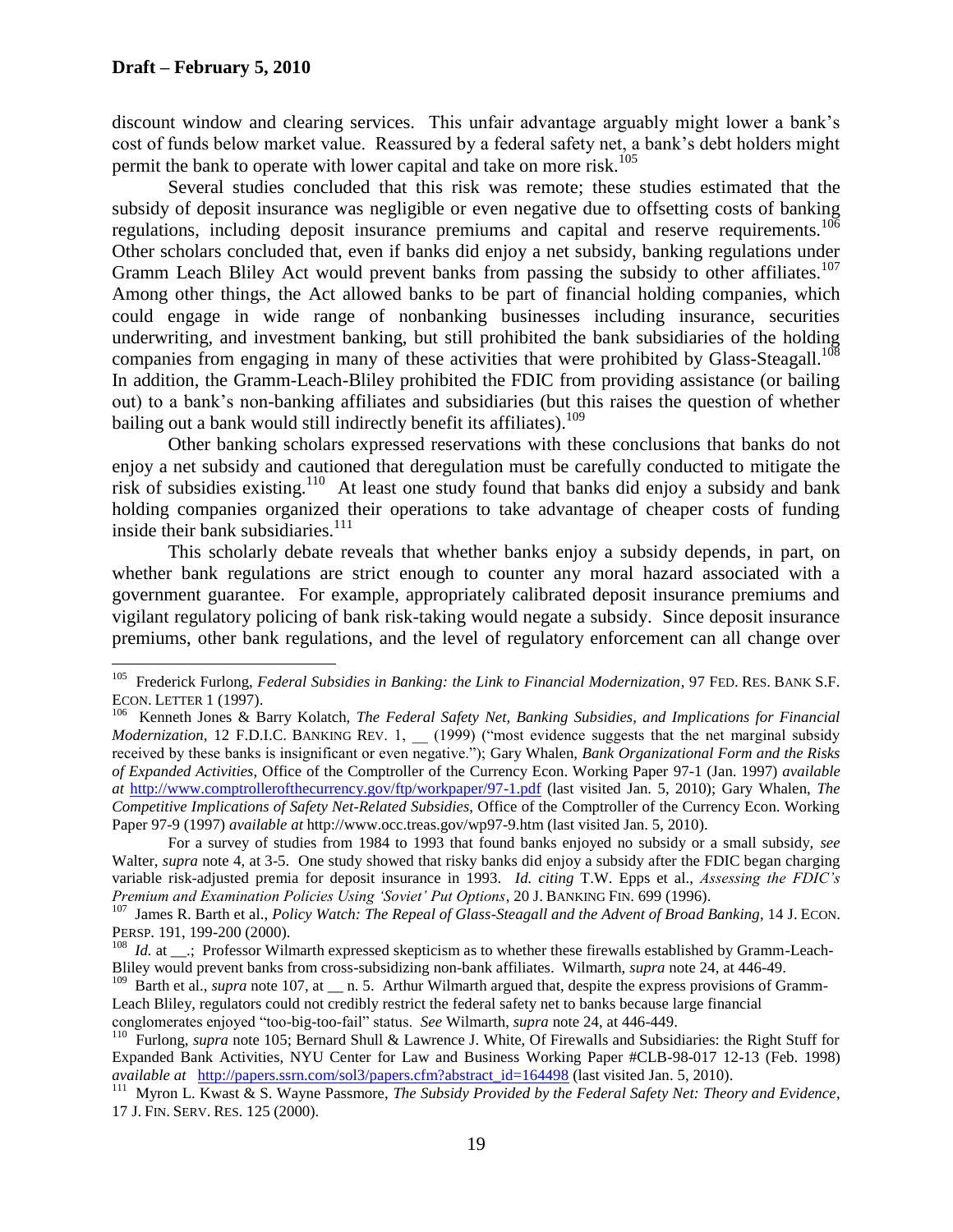time (or can fail to adjust to changes in bank risk-taking), the question of whether banks enjoy a subsidy is a dynamic one. For example, one of the ways in which regulators counteract the moral hazard associated with deposit insurance is by charging banks a premium for this insurance.<sup>112</sup> Ideally, the amount of the premium should vary according to the risk of a bank's operations. But, if premiums do not appropriate adjust for risk, then moral hazard is not completely offset<sup>113</sup> and subsidy leakage or displacement can occur. As one illustration of how bank subsidies may change over time, one of the co-authors of a 2000 study that concluded bank subsidies under Gramm Leach Bliley were not problematic (if they even existed), co-authored a 2003 study that concluded that subsequent regulatory changes led to banks enjoying increased subsidies. $114$ 

*4. & 5. Deregulation Enables Increased Lending & Asset Market Boom:* The variability of the bank subsidy argues for new studies to determine whether the repeal of Glass-Steagall resulted in either:

- ¶ displacement of non-bank financial institutions into riskier market segments, or
- ¶ subsidy leakage, by which banks conferred a subsidy onto non-banking subsidiaries and enabled those subsidiaries to take on excessive risk.

It is clear that the repeal of Glass-Steagall was followed by a wave of mergers and acquisitions involving banks and securities firms, which added fuel to an already swelling wave of financial industry consolidation.<sup>115</sup> Arthur Wilmarth argues that the repeal of Glass-Steagall contributed to the creation of large financial conglomerates that were responsible for an unsustainable credit boom in the United States in the last two decades.<sup>116</sup> He links the removal of Glass-Steagall barriers to explosive growth in securities underwriting that fueled the stock market boom of the late  $1990s$ .<sup>117</sup> He writes:

<span id="page-20-0"></span>…the relaxation and removal of Glass-Steagall barriers enabled large commercial banks to become major players in the investment banking business after 1990. Intensifying competition between commercial banks and securities firms stimulated a spectacular growth in the issuance of corporate securities during the late 1990s . . . The onrush of newly-issued securities contributed to a stock market boom from 1994 to 2000, comparable to the great bull market of 1923 to 1929.<sup>118</sup>

 $\frac{1}{112}$  McCoy, *supra* note [23,](#page-6-0) at \_\_. *See also* Viral V. Acharya et al., *Systemic Risk and Deposit Insurance Premiums*, FED. RESERVE BANK N.Y. ECON. POL'Y REV. (forthcoming) *available at* <http://www.nyfedeconomists.org/research/epr/forthcoming/0908acha.pdf> (last visited Feb. 2, 2010).

<sup>&</sup>lt;sup>113</sup> Walter, *supra* note [4,](#page-3-0) at 2; McCoy, *supra* note [23,](#page-6-0) at \_\_; Acharya, *supra* note [112,](#page-19-1) at \_\_.

<sup>&</sup>lt;sup>114</sup> Compare Barth et al., *supra* note [107,](#page-18-1) at 199 ("Even if there were net marginal subsidies from the federal safety net that accrued to banks, adequate safeguards appear to exist to inhibit banks from passing them through to other, affiliated subsidiaries…") *with* Joe Peck & James A. Wilcox, *The Fall and Rise of Banking Safety Net Subsidies*, *in* TOO-BIG-TO-FAIL: POLICIES AND PRACTICES (Benton Gup ed., 2003). The latter study concludes:

<span id="page-20-1"></span><sup>…</sup>safety net subsidies appear now to have risen noticeably since the middle of the 1990s. Conditions and public policies may also be paving the way for banking safety net subsidies to rise further in the first decade of the new millennium.

*Id.* at .

<sup>&</sup>lt;sup>115</sup> Wilmarth, *supra* note [104,](#page-17-0) at 975-77.

 $116$  *Id.* at 1002-1046.

<sup>117</sup> *Id.* at 997-98.

<sup>118</sup> *Id.*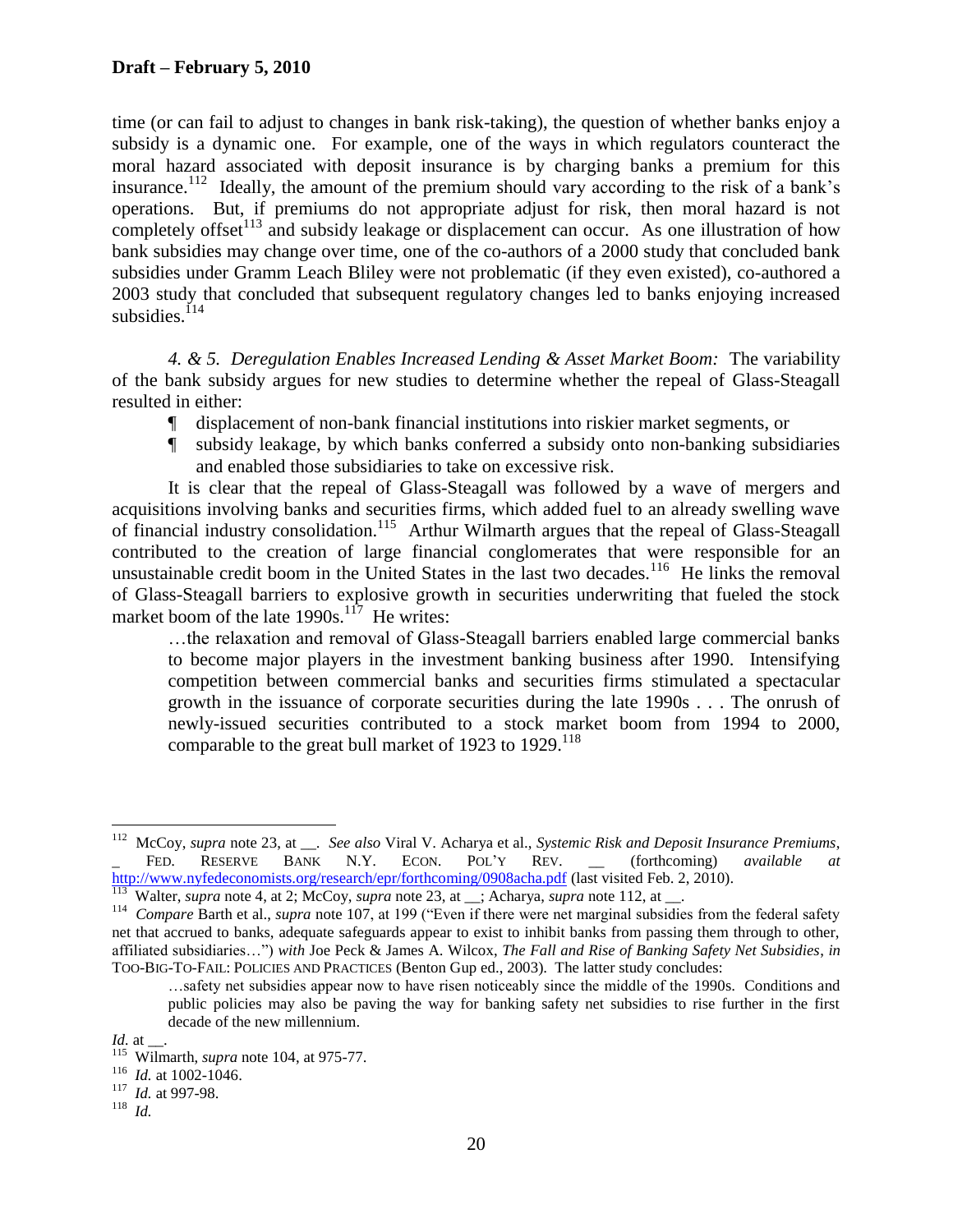This bull market ultimately crashed at the turn of the century, "representing the larges percentage drop in stock values since the stock market's collapse between 1929 and 1932."<sup>119</sup>

Professor Wilmarth similarly faults large financial conglomerates for contributing to the subprime housing boom and subsequent financial crisis through fostering the origination of risky subprime consumer mortgages and other loans, the securitization of those loans (the private label securitizations described above), and the development of OTC derivatives to further transfer the risk of consumer loans.<sup>120</sup>

*6. Crisis:* Wilmarth then traces how these devices and the financial conglomerates that spawned them became the catalysts for the global financial crisis.<sup>121</sup> The questions posed by the pas de deux model are whether displacement and subsidy leakage in the wake of the Glass-Steagall repeal contributed to the increased risk taking of these financial institutions. More particularly, did the entry of commercial banks into the investment banking business push investment banks into riskier investments? One pattern to watch for in data is whether investment banks not affiliated with depository banks began making riskier investments than financial holding companies with both investment bank and depository bank affiliates soon after those holding companies formed or after their affiliates entered a market in which investment banks were already operating. A broader question also bears examination: did bank holding companies use any subsidies to bank subsidiaries to fund risk-taking by other subsidiaries notwithstanding the safeguards built into the Gramm Leach Bliley Act?

#### *c. Banks and Hedge Funds and OTC Derivatives.*

The pas de deux model might also be used to frame research into a third, subtler area of deregulation involving banks and OTC derivative investments. Professor Saule Omarova has authored a fascinating study of how banks, enticed by the profits of derivatives trading, pursued a deregulatory campaign for over a decade.<sup>122</sup> This campaign focused on convincing the Office of the Comptroller of the Currency to change gradually its regulatory interpretations of what constitutes the "business of banking" to allow banks to engage in derivatives trades.<sup>123</sup>

The application of the pas de deux model is somewhat rougher here. The dual classes of financial institutions would consist of:

¶ banks on the one hand, which enjoy deposit protection and other regulatory subsidies,<sup>124</sup> but were previously constrained in derivatives trading by federal law that defined the "business of banking"<sup>125</sup> (banks remain subject to other regulatory burdens such as capital requirements, but deregulation has also dialed down these regulatory burdens);<sup>126</sup> and

 119 *Id.* at 998.

 $120$  *Id.* at 1015-1046.

 $121$  *Id.* at 1043-46.

<sup>&</sup>lt;sup>122</sup> Saule T. Omarova, *The Quiet Metamorphosis: How Derivatives Changed the "Business of Banking*," 63 MIAMI L. REV. (forthcoming 2009).

<sup>123</sup> *Id.*

<sup>&</sup>lt;sup>124</sup> Wilmarth, *supra* note [24,](#page-7-0) at 335-337 (arguing that banks enjoy regulatory subsidies when they engage in OTC derivative dealing, including "federal "safety net" protections" and enhanced reputation and credibility).

 $125$  Omarova, *supra* note [122,](#page-20-0) at \_\_\_.

<sup>&</sup>lt;sup>126</sup> Erik F. Gerding, *Code, Crash, and Open Source: the Outsourcing of Financial Regulation to Risk Models and the Global Financial Crisis*, 84 WASH. L. REV.127, 155-57 (2009) (describing bank capital requirements and how those requirements were effectively loosened by the Basel II bank accord).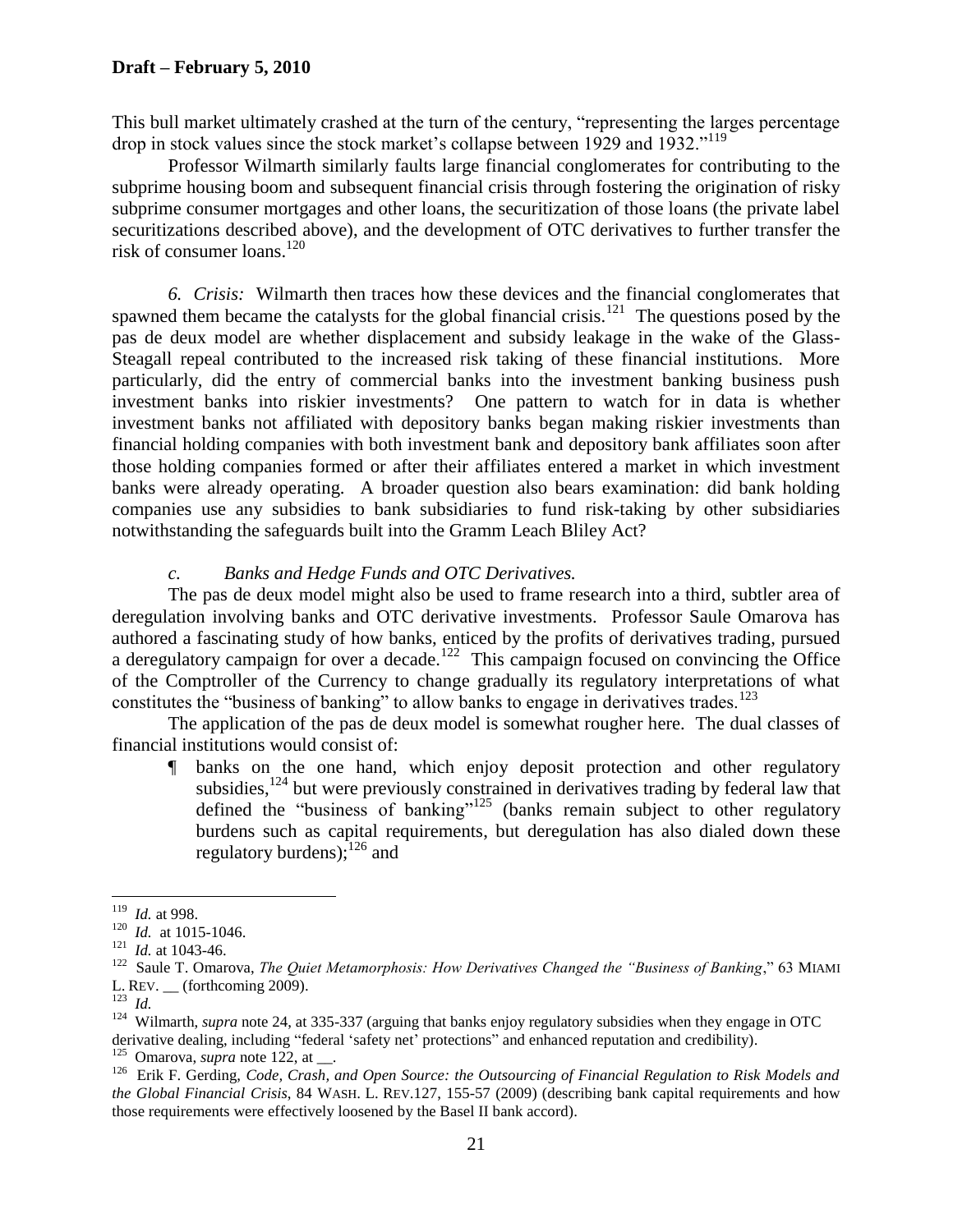#### **Draft – February 5, 2010**

¶ other financial institutions, on the other hand, that were not so restricted and thus could earn additional profits on derivatives trading.<sup>127</sup>

Hedge funds represent a clear example of institutions that fit under the second category. These unregulated entities could trade in derivatives without regulatory encumbrance.<sup>128</sup>

If the pas de deux model fits this example of deregulation, it is likely that it resulted in subsidy leakage rather than displacement. This is because freeing banks to engage in derivatives traded created a symbiotic relationship between banks and hedge funds. Banks benefit from having hedge funds as counter parties; lacking regulatory restrictions on risk-taking, hedge funds could take on more risk, particularly by selling credit protection in credit derivatives.<sup>129</sup> Banks on the other hand enjoy a cheap cost of capital and presented a lower degree of counterparty risk thanks to deposit insurance and government regulation.<sup>130</sup> Through their global networks of customer relationships, banks were able to connect hedge funds to other firms seeking to enter into derivative transactions.<sup>131</sup> (Aside from banking, subsidy leakage may explain how AIG became such an important player in the credit derivative market that ultimately brought that heavily regulated and subsidized insurance company to its knees in the financial crisis.)

Derivatives, particularly credit derivatives, likely played an important role in the boom of the housing and asset-backed securities market. Credit derivatives allowed investors to offload risk from investing in mortgages and asset-backed securities. With this risk spread to other parties, investors could invest additional money in mortgages and asset-backed securities with the proceeds ultimately flowing back as additional credit to mortgage borrowers. Additional credit may fuel housing price increases. This connection among mortgages, mortgage-backed and other asset-backed securities, and credit derivatives has been called the "shadow banking system."<sup>132</sup>

#### V. CONCLUSION

As noted above empirical research is needed to determine the extent to which displacement and subsidy leakage contributed to the current financial crisis. Findings of either phenomenon would lend support to the still vague Volcker Rule proposed by the Obama Administration, which appears to be intended to limit the ability of banks to use government insured funds to engage in riskier investments.<sup>133</sup> But the pas de deux model also suggests that a

 127 *See* Gerding, *supra* note [126,](#page-20-1) at 133, 161-62 (describing hedge funds as counterparties to OTC derivatives and efforts to regulate those funds). 128 *Id.*

<sup>129</sup> *Id.*

<sup>&</sup>lt;sup>130</sup> The potential for a government subsidy of banks is discussed above. *See supra* note[s 105-](#page-18-0)[114](#page-19-0) and accompanying text. *See also* Wilmarth, *supra* note [24,](#page-7-0) at 336-37. Professor Wilmarth describes the potential for subsidy leakage in the context of banks and OTC derivatives in the following passage:

This presence of a federal "safety net" for top derivatives dealers creates a clear conflict of interest between those dealers and the responsible federal agencies. Derivative dealers have a strong temptation to exploit the federal safety net"s implicit subsidy by engaging in speculative trading, unless regulators can accurately monitor trading activities and impose effective sanctions for excessive risk-taking.

*Id.* at 353.

<sup>&</sup>lt;sup>131</sup> *Cf.* Wilmarth *supra* note [24,](#page-7-0) at 332-37 (describing how banks have assumed position of major global OTC derivative dealers).

<sup>&</sup>lt;sup>132</sup> Margaret M. Blair & Erik F. Gerding, Sometimes Too Great a Notional: Measuring the "Systemic Significance" *of OTC Credit Derivatives*, LOMBARD STREET, Vol. 1, Issue 11, at 10 (August 31, 2009).

 $^{133}$  *Supra* note[s 12](#page-4-0)[-13](#page-4-1) and accompanying text